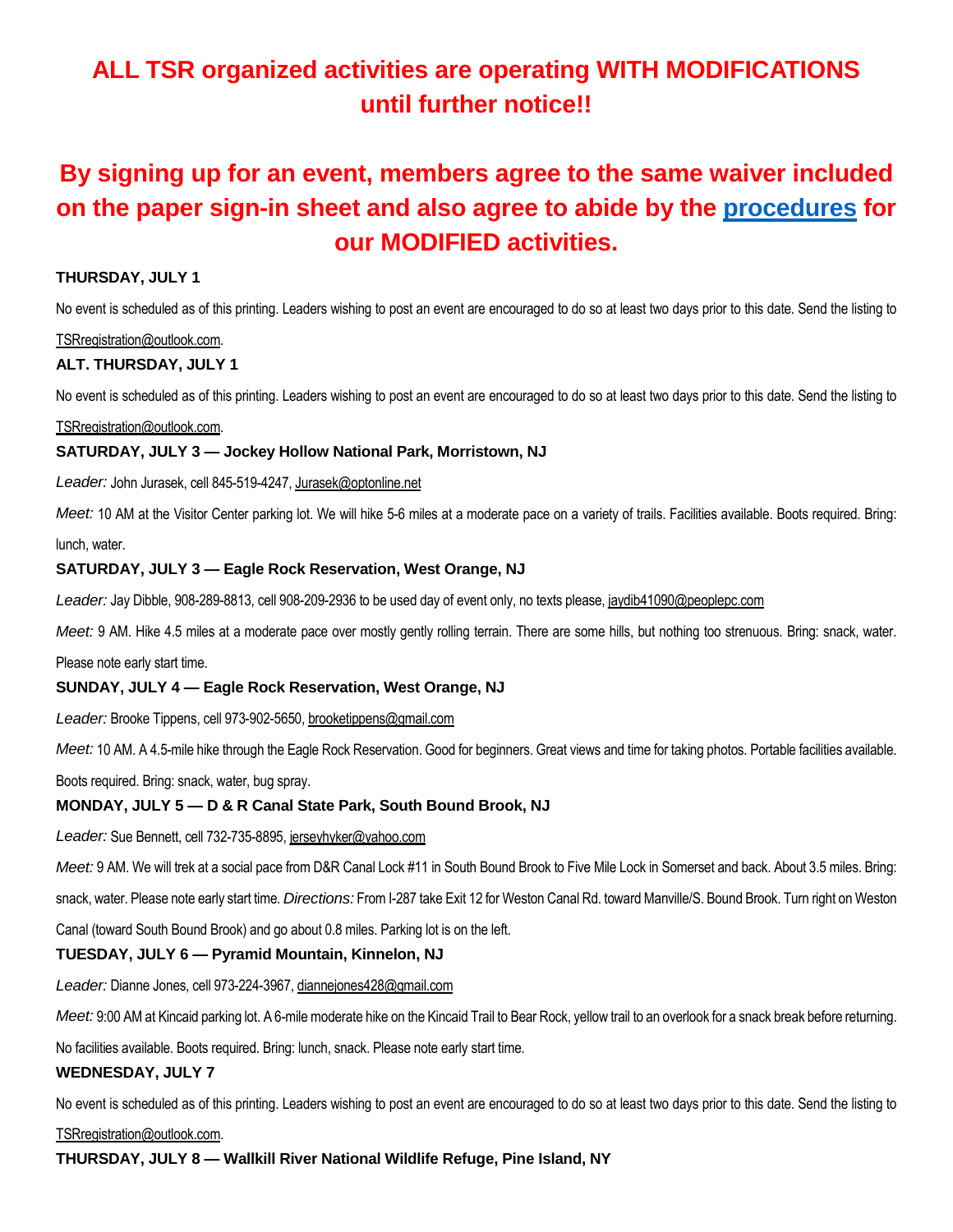*Leader:* Alan Breach, cell 973-600-3846, abreach@ptd.net, Joyce Breach, cell 845-545-7754, jbreach@ptd.net

*Meet:* 10 AM at Liberty Loop Trailhead Parking A. This is an out-and-back hike of approx. 8.0 miles with 800' of elevation gain. Moderate to strenuous trail starts flat on Liberty Loop/AT Trail then steep to Pochuck Mt. No facilities available. Bring: lunch, water, bug spray.

# **ALT. THURSDAY, JULY 8**

No event is scheduled as of this printing. Leaders wishing to post an event are encouraged to do so at least two days prior to this date. Send the listing to

#### TSRregistration@outlook.com.

# **SATURDAY, JULY 10 — TSR ANNUAL PICNIC AND FUN HIKES**

Join us today at Lewis Morris Park for a day of hiking, food, and camaraderie! Please note that we will follow the CDC guidelines regarding Covid-19 which are in effect at the time, and all the food and water will be supplied by the club. Two hikes are scheduled prior to the picnic to work up our appetites. Hikers must carry water and their emergency card.

#### Hike #1: John Jurasek

*Meet:* 10 AM at the Sunrise Lake parking lot. Hike 4 miles at a moderate pace on a variety of trails to be back in time for the picnic. Facilities available; boots required. Bring water.

Hike #2: Stan and Bev Kaltnecker

*Meet:* 10 AM at the Sunrise Lake parking lot. We will do an easy hike along the Whippany River or within Lewis Morris Park for about 1-1.5 hrs. Facilities available. Boots required. Bring water.

Swap Table: Bring hiking clothing or equipment in good condition to pass on to fellow hikers.

Note: If your items are not taken, you must take them back home with you.

Helpers are needed at the Gazebo by 8:45 AM to set up for the picnic. Helpers are needed for clean-up after the picnic. If you can help or have questions about the day, please email hikerdood@yahoo.com or call 973-261-4745. In the event of a forced cancellation due to extreme weather, notification will be posted on the TSR website by 8 PM the evening before.

#### **SUNDAY, JULY 11 — Mahlon Dickerson Reservation, Jefferson, NJ**

*Leader:* Jay Dibble, 908-289-8813, cell 908-209-2936 to be used day of event only, no texts please, jaydib41090@peoplepc.com

*Meet:* 9 AM at Saffin Pond parking area. 6 miles at a moderate pace over mostly gently, rolling terrain. Boots required. Bring: snack, water, bug spray, sunscreen. Please note early start time.

#### **MONDAY, JULY 12 — Patriots' Path, Mendham, NJ**

*Leader:* Stan and Bev Kaltnecker, cell 201-602-4074, kaltnecs1@aol.com

*Meet:* 9:30 AM. We will hike from the Dismal Harmony Natural Area parking lot west on Patriots' Path to Pitney Road and along the Whippany River. It will

be uphill (mild) going out. The hike will be about 1.5 hours. No facilities available. Bring: water, bug spray. Please note early start time.

*Directions:* Take Route 124 towards Mendham (and Lewis Morris Park). Go past Lewis Morris Park entrance for about 1 mile to Tingley Road. Turn right.

Go about 0.5 miles on Tingley Road to East Main Street. Turn left. Go about 0.2 miles to small parking area on right. Park head in. Carpool if possible.

# **TUESDAY, JULY 13 — Black Rock Mountain, Harriman State Park, NY**

*Leader:* Dianne Jones, cell 973-224-3967, diannejones428@gmail.com

*Meet:* 9 AM at the trailhead of the White Bar trail on Route 106. We will hike about 6 miles with views from Black Rock Mt. and the Lichen Trail. There's an initial steep climb from the Nurian to the R-D. We'll enjoy a snack overlooking Island Pond. Enjoy trail blueberries if in season. No facilities available. Boots required. Bring: lunch, snack. Please note early start time.

*Directions:* From the exit for Sloatsburg on the NY Thruway, take Rt. 17 north for 7.3 miles to a traffic light for routes 17A and 106 (left turn). At the top of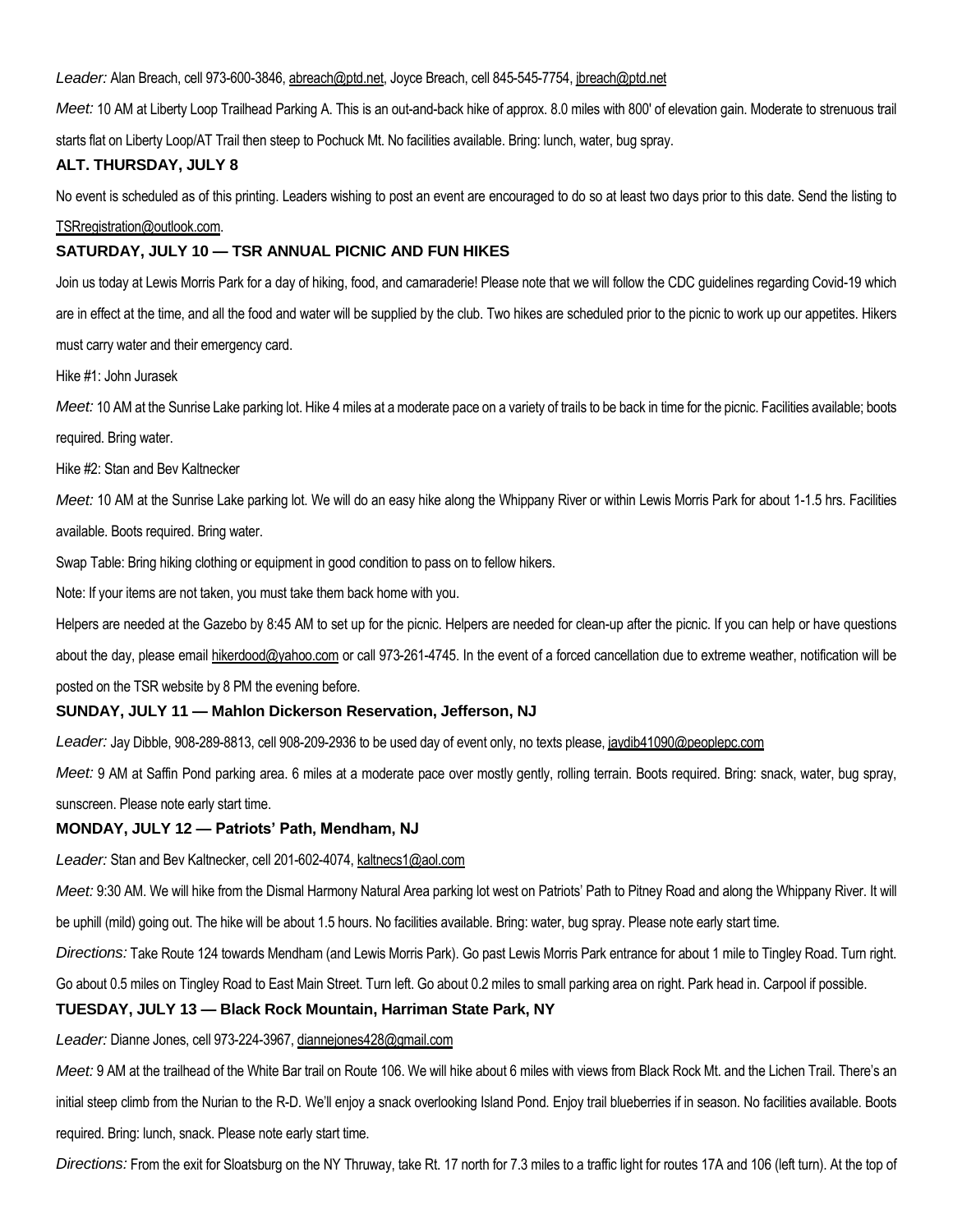the exit ramp, turn right and drive about 2.3 miles to the trailhead.

# **WEDNESDAY, JULY 14 — Manasquan Reservoir Loop, Howell Twp., NJ**

*Leader:* Lynn Tucholke, cell 908-938-8645 to be used day of event only, lynnt2@mac.com

*Meet:* 9 AM at Manasquan Reservoir Environmental Center Parking Lot. This is a flat, 5-mile walk on a dirt and gravel path around the Manasquan Reservoir

with scenic views. Facilities available. Bring: snack, water, bug spray, sunscreen. Please note early start time.

*Directions:* Address: 331 Georgia Tavern Road, Howell Twp., NJ. GPS: 40 degrees, 10'39.4"N 74 degrees13'12.7"W. From I-195, take Exit 28B to Route

9, northbound. Make a right at first traffic signal onto Georgia Tavern Road. Environmental Center entrance will be on the right before the reservoir causeway

(turn right at Hankel Lane; then parking lot is on your left.)

# **THURSDAY, JULY 15 — Norvin Green State Forest, Ringwood, NJ**

*Leader:* Dianne Jones, cell 973-224-3967, diannejones428@gmail.com

*Meet:* 9 AM at the New Weis Center parking lot. This will be a strenuous 8-mile hike with significant climbs with views. We will take the Mine and Wyanokie

Trails to Wyanokie High Point. We'll proceed to the Will Monroe Loop, returning on the Otter Hole trail. Note cell phone service is very poor at trailhead. No

facilities available. Boots required. Bring: lunch, water. Please note early start time.

# **ALT. THURSDAY, JULY 15**

No event is scheduled as of this printing. Leaders wishing to post an event are encouraged to do so at least two days prior to this date. Send the listing to

#### TSRregistration@outlook.com.

# ƒ **FRIDAY, JULY 16 — D&R Canal Towpath - Frenchtown Loop, Frenchtown, NJ**

Leader: Jean Fletcher, 973-285-5263, cell 973-452-1567 to be used day of event only, *jrfletc@optonline.net* 

*Meet:* 10 AM. We will cycle along the Delaware River on the former towpaths of the D&R canal. Lunch at Bulls Island, approx. 9 miles downriver, with option to go further south to Stockton. HYBRID TIRES or better. Arrive early as parking fills quickly. Rain cancels. Bring: lunch, water, money. You MUST PRE-REGISTER with the leader by the day before the event. A helmet MUST BE WORN.

*Directions:* Take I-78 West to Exit 15, Clinton. Left on 513 into Frenchtown to the bridge and parking lot.

# **SATURDAY, JULY 17 — Silas Condict Park, Kinnelon, NJ**

*Leader:* Charlie Stepnowski, cell 862-200-3956

*Meet:* 10 AM. Hike on leader's choice of trails. About 4 miles, 2 hours. Portions of hike are rugged with lots of ups and downs. Not recommended for

beginners. Steady rain cancels. Boots required. Bring: snack, water.

*Directions:* Drive up steep winding road to last parking lot as far as you can go.

# **SUNDAY, JULY 18 — Apshawa Preserve, West Milford, NJ**

*Leader:* Bill LaChance, cell 973-216-8748, bill@wjladvisors.com

*Meet:* 9 AM. We will do a 5-mile plus hike at a moderate pace, approx. 2 1/2 hours. Boots required. Bring: snack, water, bug spray. Please note early start time.

# **MONDAY, JULY 19 — Tourne Park, Boonton, NJ**

Leader: Lorrie Vece, cell 201-970-1000 to be used day of event only, Dixonlowe@aol.com

*Meet:* 10 AM. This will be a 3.3-mile hike on the "Ogden" trail down to and around Birchwood Lake. Portable facilities available. Boots required. Bring: snack, water.

*Directions:* Meet in the second parking lot off McCaffrey Lane (East Entrance).

**TUESDAY, JULY 20 — Palisades Interstate Park, State Line Lookout, Alpine, NJ**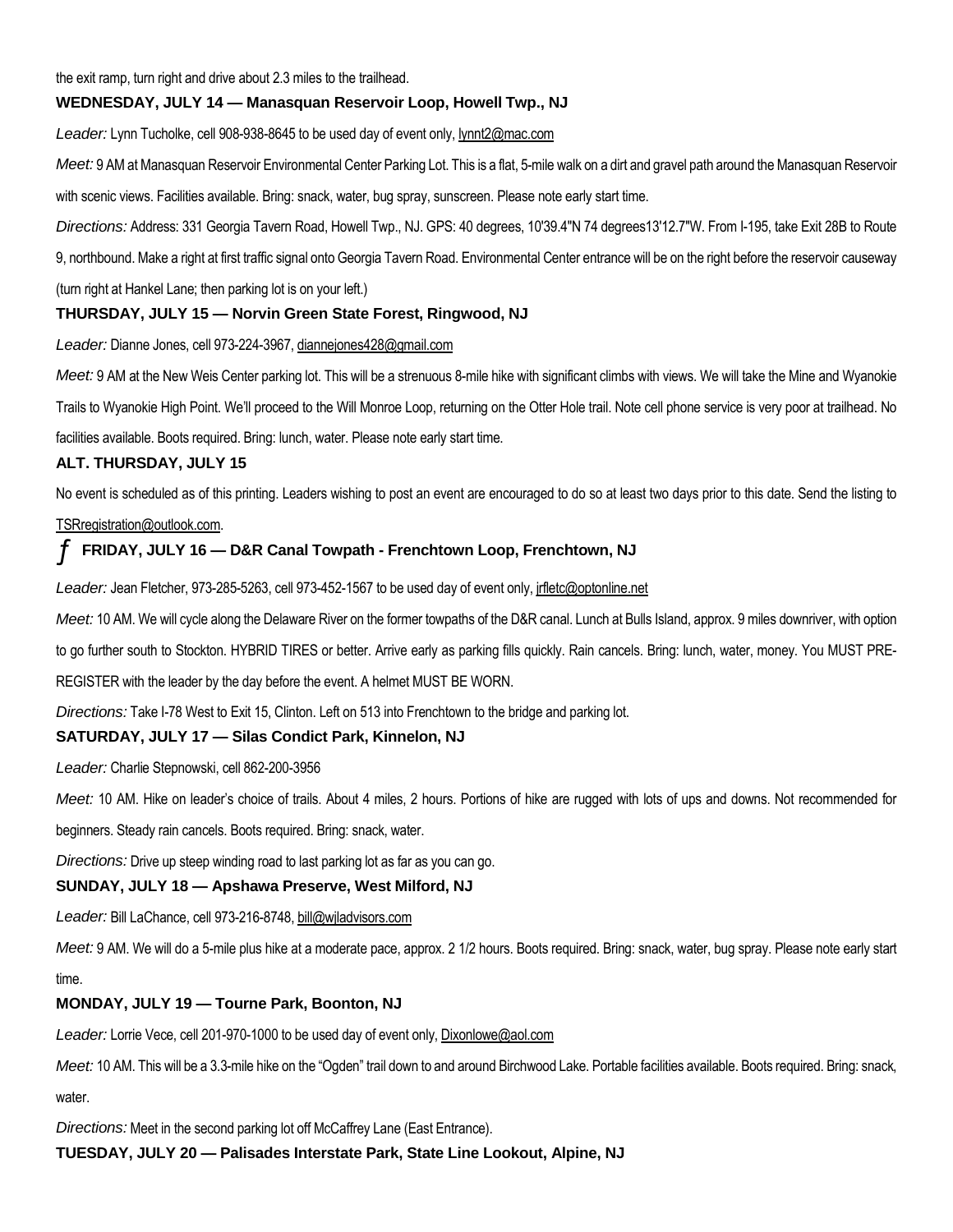*Leader:* Ed Leibowitz, cell 201-850-9649 to be used day of event only, eleibow@verizon.net

*Meet:* 10 AM at the State Line Lookout parking area off the Palisades Interstate Parkway. Hike 6-8 miles on various trails in the area at a social pace. From the parking lot descend the Forest View Trail to the river and walk along the river trail to the Alpine Boat Basin. After lunch at the boat basin, we will ascend via the Closter Dock Trail to the Long Path and return via the Long Path to the State Line Lookout. Facilities available. Boots required. Bring: lunch, water.

#### **WEDNESDAY, JULY 21**

No event is scheduled as of this printing. Leaders wishing to post an event are encouraged to do so at least two days prior to this date. Send the listing to

#### TSRregistration@outlook.com.

#### **THURSDAY, JULY 22**

No event is scheduled as of this printing. Leaders wishing to post an event are encouraged to do so at least two days prior to this date. Send the listing to

#### TSRregistration@outlook.com.

#### **ALT. THURSDAY, JULY 22**

No event is scheduled as of this printing. Leaders wishing to post an event are encouraged to do so at least two days prior to this date. Send the listing to

#### TSRregistration@outlook.com.

#### **SATURDAY, JULY 24**

No event is scheduled as of this printing. Leaders wishing to post an event are encouraged to do so at least two days prior to this date. Send the listing to

#### TSRregistration@outlook.com.

#### **SUNDAY, JULY 25 — Sebago Lake, Harriman State Park, NY**

*Leader:* Sheree Bennett, cell 973-932-9466 to be used day of event only

Meet: 9 AM at Sebago Boat Launch. Strenuous 6-mile hike with several steep ascents on leader's choice of trails. Cell service is very poor at trailhead.

Portable facilities available. Boots required. Bring: lunch, water, bug spray, sunscreen. Please note early start time.

#### **MONDAY, JULY 26 — Frelinghuysen Arboretum, Morris Township, NJ**

*Leader:* Kathi Caccavale, cell 973-966-7884

*Meet:* 9 AM. This will be an easy walk on wide trails on gently undulating terrain. Walk will be about 1.5 hours long. Bring water. Please note early start time.

*Directions:* Meet in the parking lot nearest the mansion. The address is 353 East Hanover Avenue, Morris Township, NJ

#### **TUESDAY, JULY 27 — Sourland Mountain Preserve, Hillsborough, NJ**

*Leader:* Lynn Tucholke, cell 908-938-8645 to be used day of event only, lynnt2@mac.com

*Meet:* 10 AM. This hike is a moderate 6 miles over uneven, rocky terrain. There is an approximately 400 ft climb at the beginning of the hike. Portable

facilities available. Bring: lunch, water, bug spray.

#### **WEDNESDAY, JULY 28**

No event is scheduled as of this printing. Leaders wishing to post an event are encouraged to do so at least two days prior to this date. Send the listing to

#### TSRregistration@outlook.com.

#### **THURSDAY, JULY 29 — Ramapo Mountain State Forest, Oakland, NJ**

*Leader:* Louis Thompson, cell 732-239-1012, ltpt1@yahoo.com

*Meet:* 10 AM. Lower parking lot on Skyline Drive. This will be a 7- to 8-mile hike. We will start on the blue trail, follow the yellow, red, orange, blue, and white

to the castle ruins, then back to the blue, to the parking lot. No facilities available. Boots required. Bring: lunch, water.

# **ALT. THURSDAY, JULY 29 — Wildcat Ridge, Farny Area, Rockaway, NJ**

*Leader:* Paul Augustyniak, cell 973-219-4807, paugust586@aol.com

*Meet:* 10 AM in the Four Birds South parking lot. See TSR directions for Farny Area #1. We will hike 6.5 miles to Wildcat Ridge and Beaver Pond on various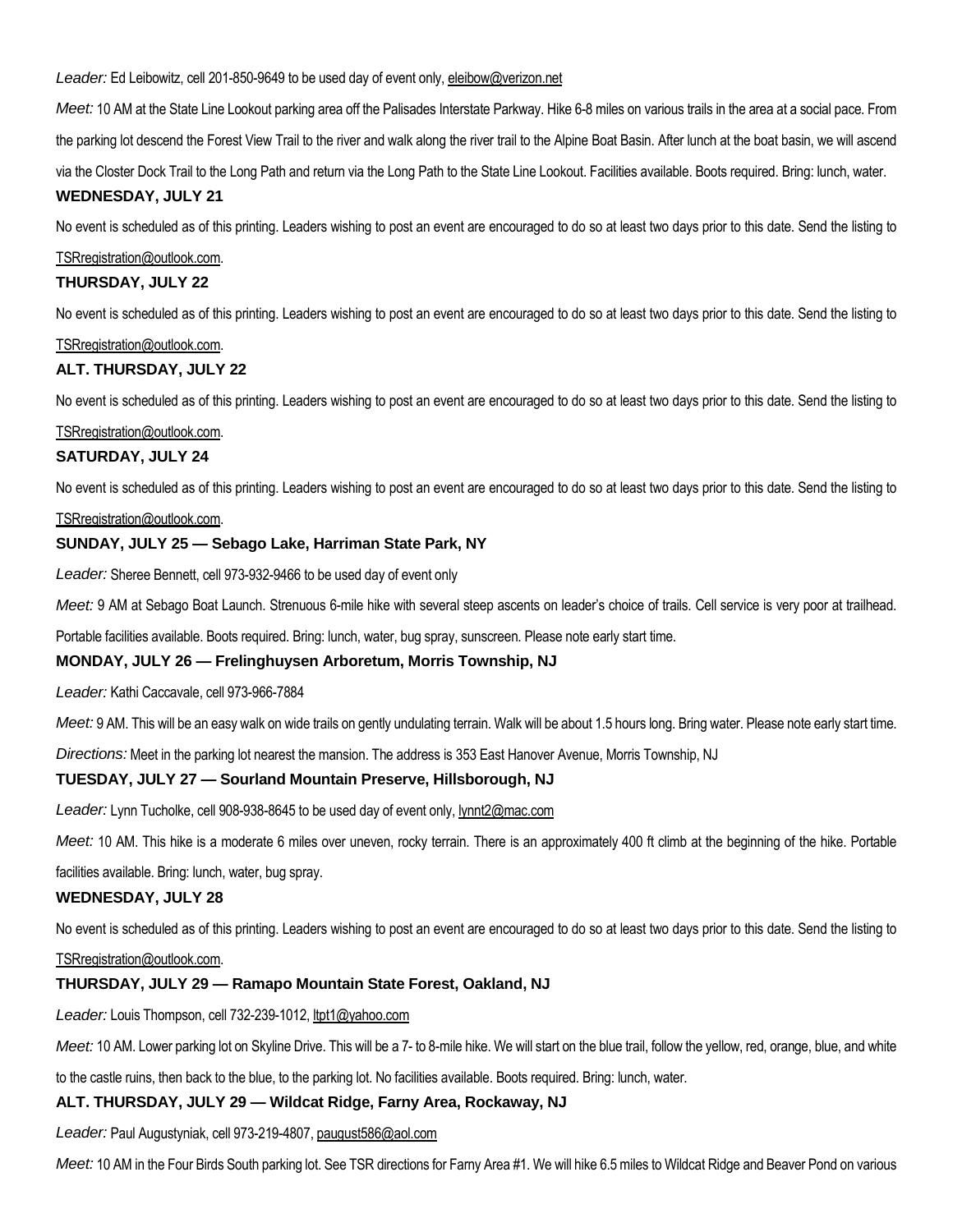trails at a moderate pace. Not for beginners, 945' elevation gain. A few hundred feet from the start, we'll make a short stop to check out the bat cave. Lunch stop at Hawkwatch Wildcat Ridge. On the way back, we'll make a brief stop at the defunct St. Patrick's Cemetery, the site of an old mining town abandoned in the late 1800s. Steady rain cancels. No facilities available. Boots required. Bring: lunch, water.

# **FRIDAY, JULY 30 — Monksville Reservoir, Hewitt, NJ**

#### *Leader:* Diane Willer, cell 973-713-3066, dwiller34@gmail.com

*Meet:* 10 AM at the North Boat Launch (on Northern Beech Rd.), Monksville Reservoir, 121 Beech Rd. Hewitt, NJ (GPS 41.1423, -74.2999). Actual route of the paddle will depend on the weather and the group. Bring: lunch, water. You MUST PRE-REGISTER with the leader by the day before the event. See Paddling General Instructions; a personal flotation device MUST BE WORN.

*Directions:* From I-287, Exit 55: Take Rt. 511 (Ringwood Ave.) north about 10 miles. Pass the Wanaque Reservoir, the Monksville Dam and South Boat Launch at 9 miles. Continue for 1 mile and look for a sign on the left, "Long Pond Ironworks State Park/North Boat Launch." Turn right (north) as we will be using the Kayak Launch on Northern Beech Rd. (NOT the Southern Beach Rd. for cars with boat trailers). Follow signs to the northernmost launch (a grassy lawn).

#### **SATURDAY, JULY 31**

No event is scheduled as of this printing. Leaders wishing to post an event are encouraged to do so at least two days prior to this date. Send the listing to

#### TSRregistration@outlook.com.

# **SUNDAY, AUGUST 1 — Beech Hikers' Trailhead, Harriman State Park, NY**

*Leader:* Bijoy Mechery, cell 908-487-8482, bmechery@msn.com

*Meet:* 9 AM. For experienced hikers with a craving for exploring the unknown gems. 7-mile hike on leader's choice of trails. Depending on weather, the hike

will include a visit to a falls and/or an old trail trek to a forgotten mine. Boots required and poles recommended. Bring: lunch, water, bug spray, sunscreen.

Please note early start time.

#### Coordinates: 41.25231987016737, -74.06616431553118

From NY17 North: Pass through Sloatsburg; just beyond town, turn right at light onto Seven Lakes Drive. Go 10.4 miles to Lake Tiorati Circle. Go east on

Tiorati Brook Road to the second trailhead on the left. Do not park at the "Red Cross" parking lot.

From Palisades Interstate Parkway: Take Exit 16 to Tiorati Brook Road. Trailhead is on the right.

#### **MONDAY, AUGUST 2 — Cooper Mill/Black River, Chester, NJ**

*Leader:* Carol Czajkowski, 973-539-4084, cell 973-723-3382 to be used day of event only

*Meet:* 10 AM. We will walk about 3 miles on a pleasant trail along the Black River. Portable facilities available. Bring water.

#### **TUESDAY, AUGUST 3 — Hartshorne Woods, Atlantic Highlands, NJ**

*Leader:* Louis Thompson, cell 732-239-1012, ltpt1@yahoo.com

*Meet:* 10 AM at the Rocky Point parking lot. This will be a 6- to 7-mile hike at a moderate pace with some moderate uphills, through some pretty forest on

the Rocky Point, Grand Tour, and Laurel Ridge trails. We will also pass by an historic gun battery, the Navesink River, and views of the Atlantic Ocean.

Facilities available. Boots required. Bring: lunch, water, bug spray.

#### **WEDNESDAY, AUGUST 4**

No event is scheduled as of this printing. Leaders wishing to post an event are encouraged to do so at least two days prior to this date. Send the listing to

#### TSRregistration@outlook.com.

#### **THURSDAY, AUGUST 5 — Johnsontown Circle, Harriman State Park, NY**

*Leader:* Jason Briggs, cell 862-228-4972, jasonbriggs99@outlook.com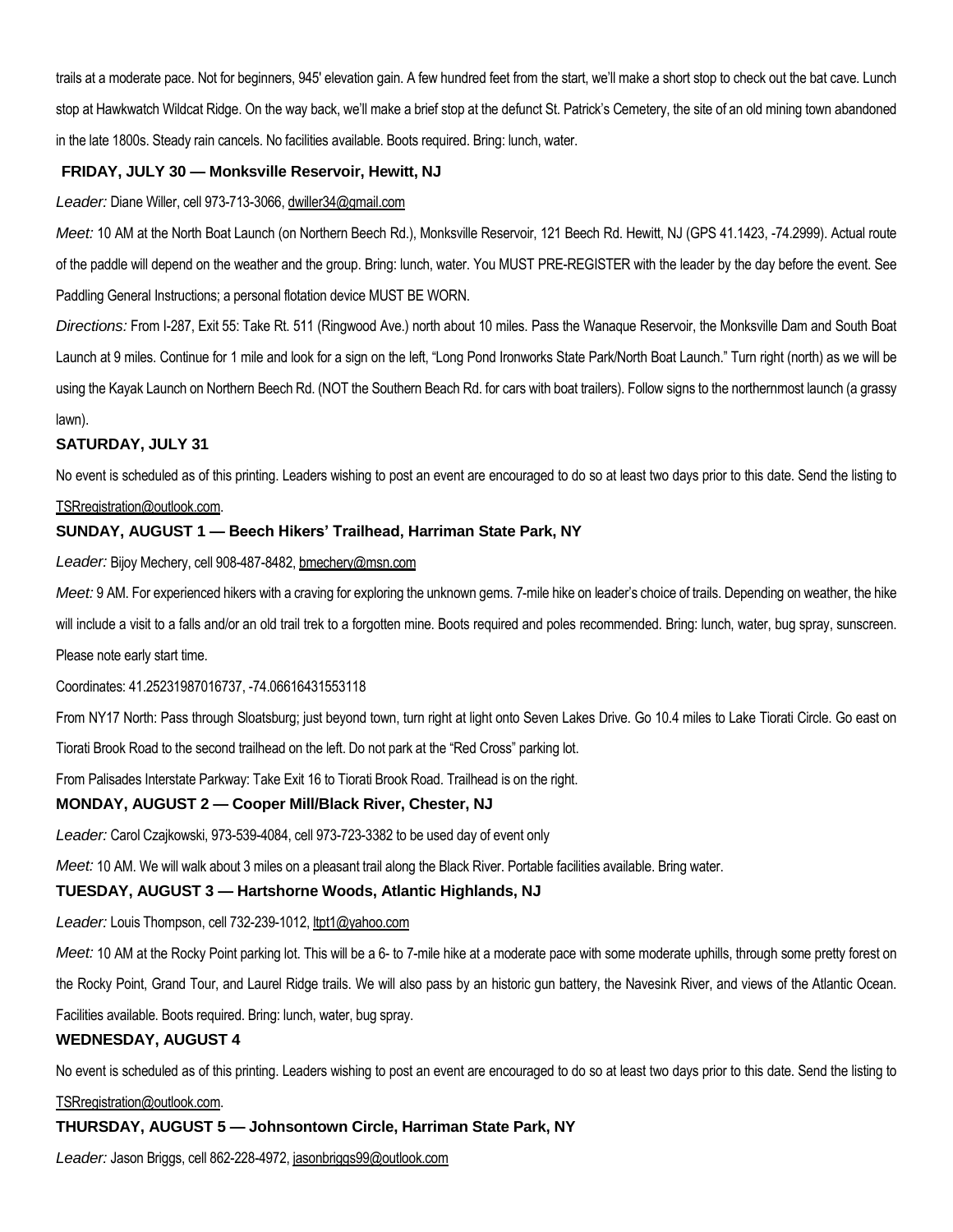*Meet:* 10 AM. This is a strenuous 10- to 11-mile loop hike to Lake Sebago, via Claudius Smith Den. 1800 feet elevation gain. Boots required. Bring: lunch,

water.

# **ALT. THURSDAY, AUGUST 5**

No event is scheduled as of this printing. Leaders wishing to post an event are encouraged to do so at least two days prior to this date. Send the listing to

#### TSRregistration@outlook.com.

# **SATURDAY, AUGUST 7 — Apshawa Preserve, West Milford, NJ**

*Leader:* Charlie Stepnowski, cell 862-200-3956

*Meet:* 9:30 AM. Hike 5-6 miles on leader's choice of trails. Not recommended for beginners. There are lots of ups and downs. Some hills are steep. Steady

rain cancels. Note early start time. Boots required and poles recommended. Bring: lunch, water. Please note early start time.

# **SUNDAY, AUGUST 8 — Ramapo Valley County Reservation, Mahwah, NJ**

Leader: Jay Dibble, 908-289-8813, cell 908-209-2936 to be used day of event only, no texts please, jaydib41090@peoplepc.com

Meet: 9 AM at the Ramapo Valley County Reservation parking lot off Rt. 202. We will hike 5-6 miles at a moderate pace. Going out is moderate to strenuous.

Coming back is easy. Some nice views. Facilities available. Boots required. Bring: lunch, water, bug spray, sunscreen. Please note early start time.

# **MONDAY, AUGUST 9 — Boardwalk at Ocean Avenue and 17th Avenue, Belmar, NJ**

*Leader:* Sheree Bennett, cell 973-932-9466 to be used day of event only, Fred Bennett, cell 973-857-0543, Starben62@yahoo.com

*Meet:* 9:30 AM. This is not the normal Monday walk. This will be a 4- to 5-mile out and back walk along the boardwalk in Belmar going south into Spring Lake with a detour into "downtown" Spring Lake and a possible stop at the Spring Lake Historical Society. Everyone is welcome after the walk to meet at leaders' home (at 414 17th Avenue in Lake Coma-AKA South Belmar) and change into a bathing suit and then relax sitting on the boards, walking on the beach or taking a swim. Since this is an out and in walk, walkers can take an early out to limit the walk to 3 miles. Bring: lunch, water. Please note early start time.

*Directions:*Meet at Boardwalk at Ocean Avenue and 17th Avenue, Belmar, NJ. There is free parking along 17th Avenue in Belmar. There is all day metered parking on Ocean Avenue .

# **TUESDAY, AUGUST 10 — Manasquan Reservoir County Park, Howell Township, NJ**

*Leader:* Sheree Bennett, cell 973-932-9466 to be used day of event only

*Meet:* 9:30 AM at the boat launch parking lot, NOT at the Environmental Center. This is an easy 5-mile walk around the reservoir on a cinder path. Everyone is invited after the hike to come to my beach house to enjoy a post-hike ocean swim. Bring: lunch, snack, water, bug spray, sunscreen. Please note early start time.

*Directions:* Garden State Parkway to Exit 98, Interstate 195 West. Proceed on I-195 west to Exit 28B, Rt. 9N-Freehold. Stay in right lane when entering Rt. 9N. At first traffic light, turn right onto Georgia Tavern Road. Follow Georgia Tavern Road for 0.3 miles. Turn right on to Windeler Rd. Continue 1.5 miles to the Reservoir Area on left.

State Hwy 9S from Freehold to Georgia Tavern Road: Use jughandle to turn left onto Georgia Tavern Rd. Proceed on Georgia Tavern Rd. for 0.3 miles. Turn right on to Windeler Rd. Continue 1.5 miles to the Reservoir area on left.

# **WEDNESDAY, AUGUST 11 — Jockey Hollow National Park, Morristown, NJ**

*Leader:* John Jurasek, cell 845-519-4247, Jurasek@optonline.net

*Meet:* 10:00 AM. We will hike 5 to 6 miles at a moderate pace on a variety of trails. Facilities available. Boots required. Bring: lunch, water.

# **THURSDAY, AUGUST 12 — Stonetown Circular Trail, Ringwood, NJ**

*Leader:* Jason Briggs, cell 862-228-4972, jasonbriggs99@outlook.com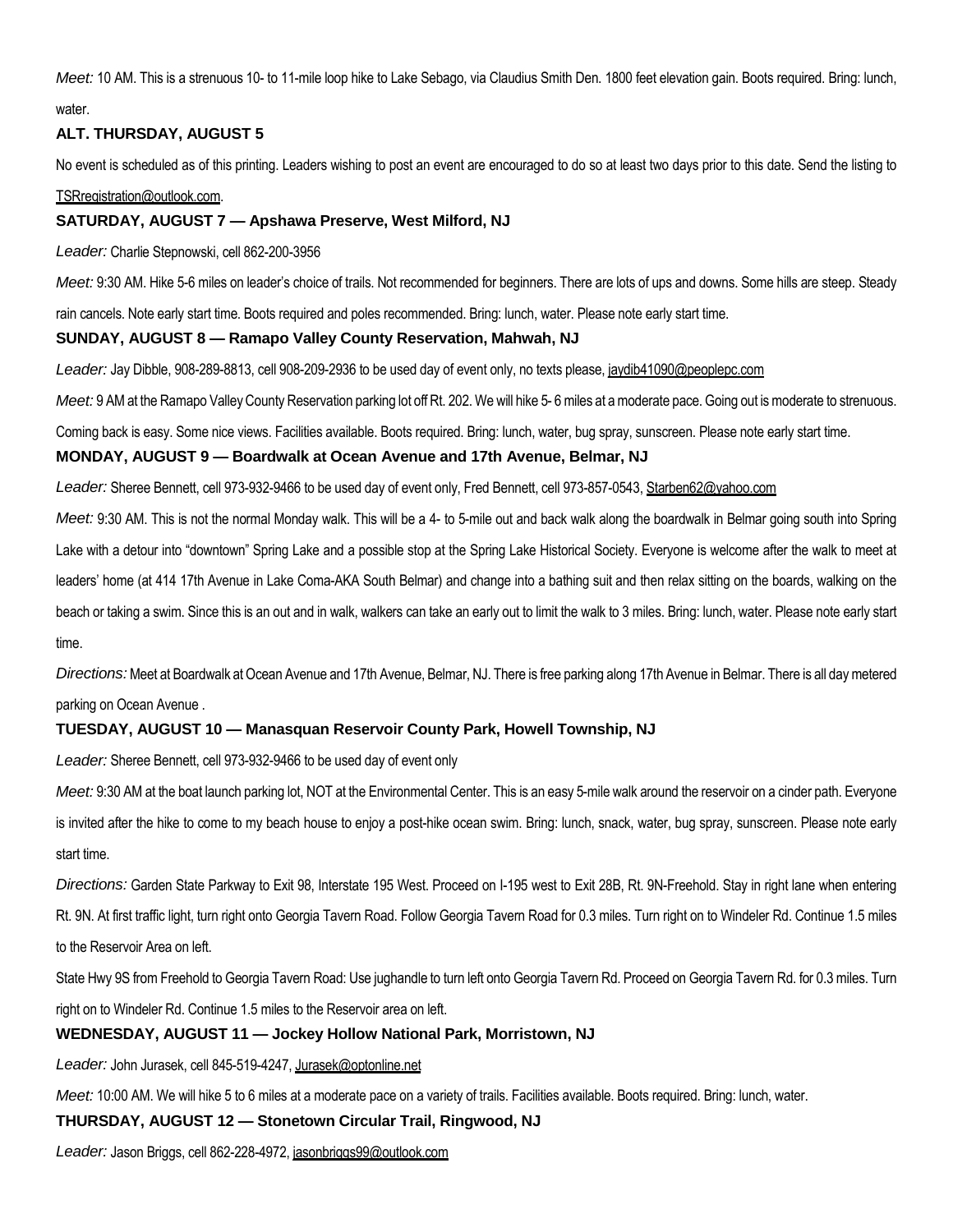*Meet:* 9:30 AM at the Stonetown field parking lot off Stonetown Rd. in Ringwood, NJ. This is a very strenuous 12-mile hike that offers beautiful views and

will have over 3000 feet of elevation gain. No facilities available. Boots required. Bring: lunch, water. Please note early start time.

#### **ALT. THURSDAY, AUGUST 12**

No event is scheduled as of this printing. Leaders wishing to post an event are encouraged to do so at least two days prior to this date. Send the listing to

#### TSRregistration@outlook.com.

#### **SATURDAY, AUGUST 14**

No event is scheduled as of this printing. Leaders wishing to post an event are encouraged to do so at least two days prior to this date. Send the listing to

#### TSRregistration@outlook.com.

#### **SUNDAY, AUGUST 15 — Watchung Reservation, Mountainside, NJ**

*Leader:* Sue Bennett, cell 732-735-8895, jerseyhyker@yahoo.com

*Meet:* 9 AM at the Trailside Nature Center. This is a moderate 6- to 7-mile loop around Watchung Reservation, passing by a scenic gorge, Deserted Village,

Surprise Lake and various historical features. There are facilities at Deserted Village, about half way through the hike. Boots required. Bring: lunch, snack,

water. Please note early start time.

#### **MONDAY, AUGUST 16 — South Mountain Reservation, Millburn, NJ**

*Leader:* Stan and Bev Kaltnecker, cell 201-602-4074, kaltnecs1@aol.com

*Meet:* 9:30 AM at the Tulip Springs parking lot. Walk on wooded trails along the West Branch of the Rahway River and crossing over the dam for the Orange

Reservoir. Walk will be about 1.5 hours. Bring: water, bug spray. Please note early start time. *Directions:* See TSR Direction# 7.

#### **TUESDAY, AUGUST 17**

No event is scheduled as of this printing. Leaders wishing to post an event are encouraged to do so at least two days prior to this date. Send the listing to

#### TSRregistration@outlook.com.

#### **WEDNESDAY, AUGUST 18**

No event is scheduled as of this printing. Leaders wishing to post an event are encouraged to do so at least two days prior to this date. Send the listing to

#### TSRregistration@outlook.com.

#### **THURSDAY, AUGUST 19 — Sterling Forest State Park, Tuxedo, NY**

*Leader:* Dianne Jones, cell 973-224-3967, diannejones428@gmail.com

*Meet:* 9:30 AM at the upper lot of the Visitors Center. We will hike an 8-mile plus loop on the Bare Rock Trail to the Greenwood Lake overview. We will

return via a strenuous scramble to the fire tower. Allow for at least 5 hours. Facilities available. Boots required. Bring: lunch, water. Please note early start time.

#### **ALT. THURSDAY, AUGUST 19 — Pyramid Mountain, Montville, NJ**

*Leader:* John Jurasek, cell 845-519-4247, Jurasek@optonline.net

*Meet:* 10 AM at the Pyramid Mountain Visitor Center. We will hike 5-6 miles at a moderate pace on a variety of trails. Portable facilities available. Boots required. Bring: lunch, water.

#### **FRIDAY, AUGUST 20 — Essex County Environmental Center, Roseland, NJ**

*Leader:* Carol Czajkowski, 973-539-4084, cell 973-723-3382 to be used day of event only, Martin Frahme, 973-539-4084, cell 973-580-9859 to be used day of event only

*Meet:* 10 AM. Paddle the mighty Passaic River, NJ's Longest river. We will go upstream and downstream (no shuttling cars). Lunch will be at the Environmental Center. No boat rental available. Please register with leaders two days before event. Facilities available. Bring: lunch, water. You MUST PRE-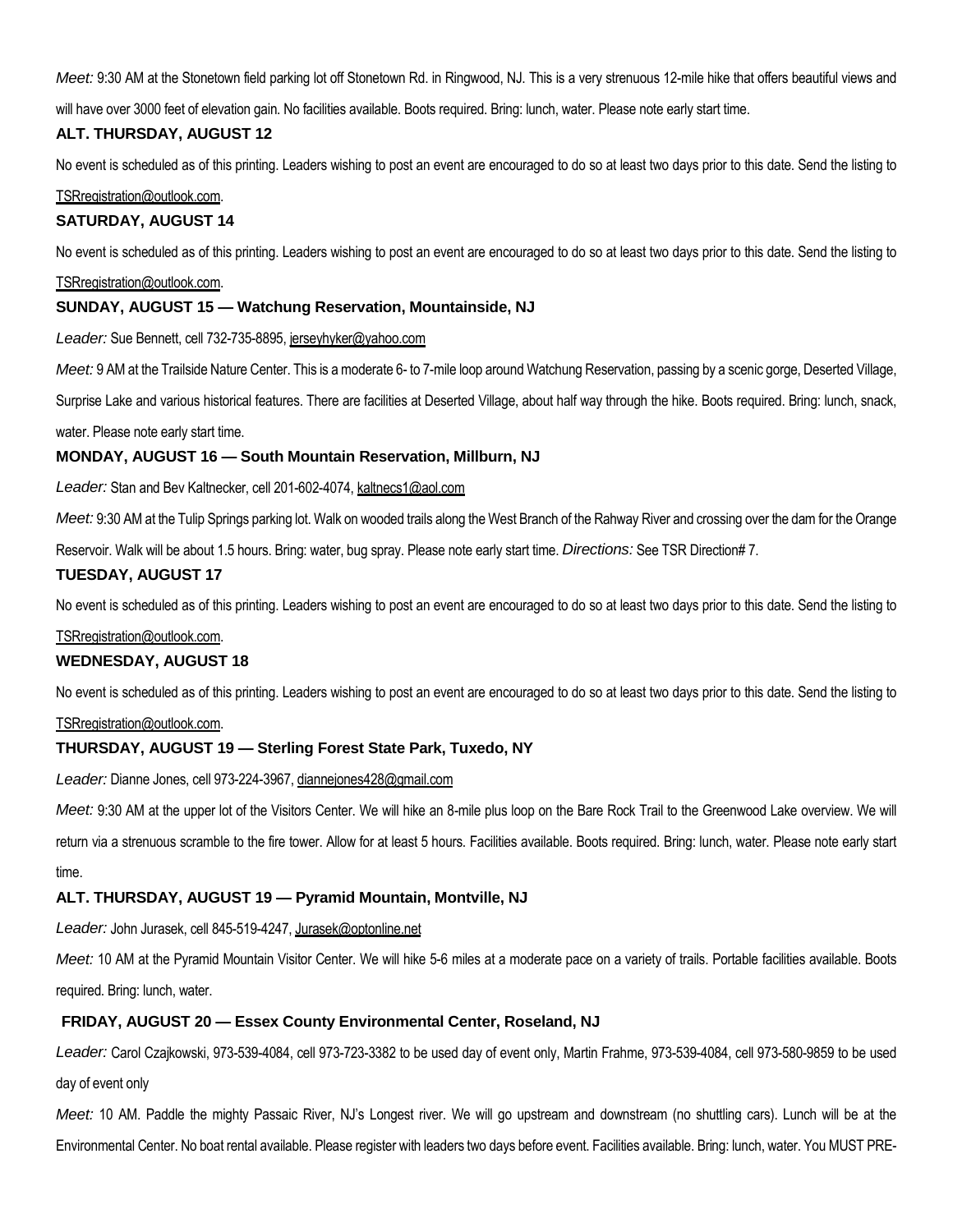REGISTER with the leader by the day before the event. See Paddling General Instructions; a personal flotation device MUST BE WORN.

*Directions:* From I-80 and I-280 intersection: Go East on I-280 for three miles to Exit 4A to Eisenhower Parkway South. Drive 0.5 miles to Eagle Rock Ave.

Turn right and go 0.5 miles to ECEC on the left, which is the second driveway. The address is 621 Eagle Rock Avenue in Roseland, NJ (GPS 40.8263, - 74.3328).

#### **SATURDAY, AUGUST 21 — Watchung Reservation, Mountainside, NJ**

*Leader:* Jay Dibble, 908-289-8813, cell 908-209-2936 to be used day of event only, no texts please, jaydib41090@peoplepc.com

*Meet:* 9 AM at the Trailside Nature Center parking area. Hike 5 miles at a moderate pace over mostly gently rolling terrain. Bring: snack, water. Please note early start time.

#### **SUNDAY, AUGUST 22 — Mahlon Dickerson County Park, Jefferson, NJ**

*Leader:* Bill LaChance, cell 973-216-8748, bill@wjladvisors.com

Meet: 10 AM at Saffin Pond Parking Area. We will do a 4-mile plus hike at a moderate pace, approx. 2 1/2 hours. Boots required. Bring: lunch, snack, water,

bug spray, sunscreen.

#### **MONDAY, AUGUST 23 — Jockey Hollow National Park, Morristown, NJ**

*Leader:* John Jurasek, cell 845-519-4247, Jurasek@optonline.net

*Meet:* 10 AM at the Visitors Center for a pleasant 3-mile walk in the National Park. Portable facilities available. Boots required. Bring water.

#### **TUESDAY, AUGUST 24 — Pyramid Mountain/Turkey Mountain, Montville, NJ**

*Leader:* Louis Thompson, cell 732-239-1012, ltpt1@yahoo.com

Meet: 10 AM at the Pyramid Mountain Visitor Center parking lot. We will hike 5-6 miles at a moderate pace on the yellow, white, green, red and blue trails.

Points of interest: hopefully some cascades and the Lake Valhalla overlook. There are a couple of extended uphill sections. Portable facilities available. Boots

required. Bring: lunch, water.

#### **WEDNESDAY, AUGUST 25**

No event is scheduled as of this printing. Leaders wishing to post an event are encouraged to do so at least two days prior to this date. Send the listing to

#### TSRregistration@outlook.com.

#### **THURSDAY, AUGUST 26 — Hartshorne Woods, Atlantic Highlands, NJ**

*Leader:* Louis Thompson, cell 732-239-1012, ltpt1@yahoo.com

*Meet:* 10 AM at the Rocky Point parking lot. This will be an 8- to 9-mile hike on the Rocky Point, Grand Tour, and Laurel Ridge trails. We will also pass by an historic gun battery and the Navesink River, with views of the Atlantic Ocean. Terrain is not steep, but there will be 1,000 feet total elevation. Facilities available. Boots required. Bring: lunch, water, bug spray.

#### **ALT. THURSDAY, AUGUST 26**

No event is scheduled as of this printing. Leaders wishing to post an event are encouraged to do so at least two days prior to this date. Send the listing to TSRregistration@outlook.com.

#### **FRIDAY, AUGUST 27 — Paulinskill Lake, Newton, NJ**

*Leader:* Jean Fletcher, 973-285-5263, cell 973-452-1567 to be used day of event only, jrfletc@optonline.net

*Meet:* 10 AM at Paulinskill Fishing parking area, Plotts Rd, Newton, NJ. (GPS 41.0834, -74.7826). We will paddle in the waters upstream of the Paulinskill Lake cottage community, either going upstream, until it becomes too shallow, enjoying the wildlife and historic artifacts, or downstream, in the lake above the cottage colony. Wear good water/walking shoes and bring a short rope – we might want to pull the boats over the pebble bars in the river. No facilities available. Bring: lunch, water, bug spray, water shoes. You MUST PRE-REGISTER with the leader by the day before the event. See Paddling General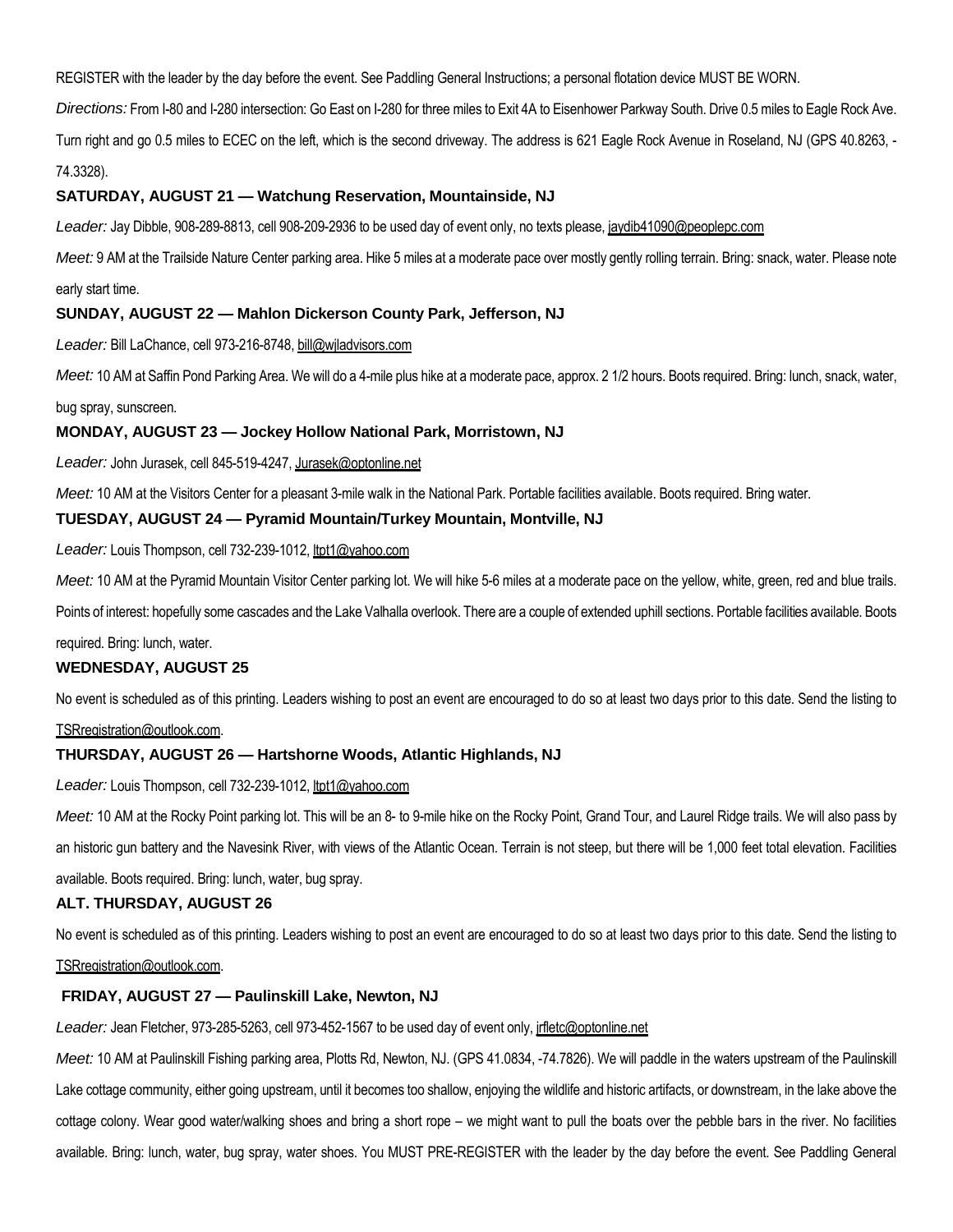Instructions; a personal flotation device MUST BE WORN.

*Directions:* From I-80 Exit 25: Take Rt. 206 north through the town of Andover. Approximately 4 miles north of Andover pass through the Greendale light and make the immediate left onto Fredon-Springdale Road. Follow this road, which becomes Willows Road until it ends at Rt. 94. Turn right on Rt. 94 and proceed ~1 mile, watching on the left for Anderson Hill Road at the crest of the hill. Turn left onto Anderson Hill Road, being careful to bear hard right at a Y intersection. Follow Anderson Hill Road to Rt. 622 (Newton Swartswood Road). Turn left onto Rt. 622, continue ~1 mile and turn right onto Junction Road. Proceed on the road along a railroad track until a stone RR trestle is visible on the left. Turn left and go under the trestle (Plotts or Parsons Road). Follow the road on the causeway along Paulinskill Lake to the far side. Turn left into the parking area.

# **SATURDAY, AUGUST 28 — Pyramid Mountain, Montville, NJ**

#### *Leader:* Charlie Stepnowski, cell 862-200-3956

*Meet:* 9:30 AM at the Visitors Center parking lot. Hike about 5 miles at a moderate pace. Leader's choice of trails. Note early start time. Boots required. Bring: snack, water.

#### **SUNDAY, AUGUST 29**

No event is scheduled as of this printing. Leaders wishing to post an event are encouraged to do so at least two days prior to this date. Send the listing to

#### TSRregistration@outlook.com.

#### **MONDAY, AUGUST 30 — Somerset County Education Center, Basking Ridge, NJ**

*Leader:* Bill Reynolds, 973-361-5527, cell 201-874-8758 used day of event only, wmfxir@gmail.com

*Meet:* 10 AM at parking lot. Hike will be 3-4 miles with various flat trails and boardwalks. Boots required. Bring: water, bug spray.

*Directions:* Take I-287 to Exit 30-A (Basking Ridge -North Maple Ave.). Follow North Maple Ave.1.7 miles to Basking Ridge center. Bear left on South

Maple Ave., following sign to Millington. Continue one mile and turn left onto Lord Stirling Rd. Continue to Environmental Center parking lot on left.

Coordinates: N40 41.64', W74 32.10'.

#### **TUESDAY, AUGUST 31 — Lake Skannatati, Harriman State Park, NY**

*Leader:* Dianne Jones, cell 973-224-3967, diannejones428@gmail.com

*Meet:* 10 AM at the Lake Skannatati Parking Area. This 6- to 7-mile hike will take the ASB, Dunning, RD and Long Path trails with stops at the Pine Swamp

(requires a steep climb) and Hogencamp mines. Boots required. Bring: lunch, water.

#### **WEDNESDAY, SEPTEMBER 1**

No event is scheduled as of this printing. Leaders wishing to post an event are encouraged to do so at least two days prior to this date. Send the listing to

#### TSRregistration@outlook.com.

#### **THURSDAY, SEPTEMBER 2 — Norvin Green State Forest, Ringwood, NJ**

*Leader:* Dianne Jones, cell 973-224-3967, diannejones428@gmail.com

Meet: 10 AM at the New Weis Center parking lot. This 8- to 9-mile, moderately strenuous hike includes many climbs, steep downhills, several views, and a

waterfall. Note: cell phone service is very poor at trailhead. No facilities available. Boots required. Bring: lunch, water.

#### **ALT. THURSDAY, SEPTEMBER 2**

No event is scheduled as of this printing. Leaders wishing to post an event are encouraged to do so at least two days prior to this date. Send the listing to

#### TSRregistration@outlook.com.

#### **SATURDAY, SEPTEMBER 4**

N0 event is scheduled as of this printing. Leaders wishing to post an event are encouraged to do

so at least two days prior to this date. Send the listing to **TSRregistration@outlook.com.**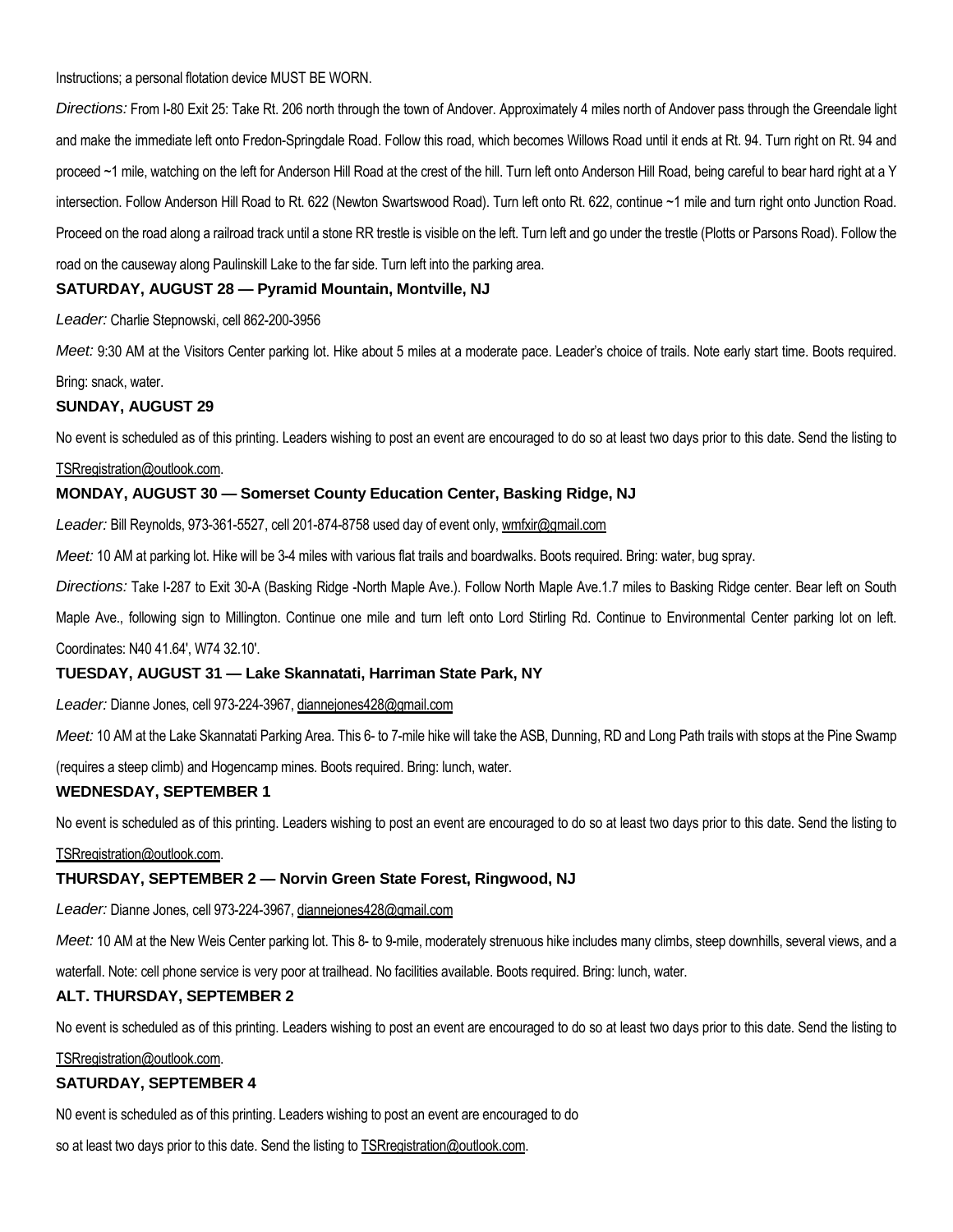# **SUNDAY, SEPTEMBER 5 — Harriman State Park, Stoney Point, NY**

*Leader:* Bijoy Mechery, cell 908-487-8482, bmechery@msn.com

*Meet:* 9 AM at the Jones Point parking area (see TSR directions). Seven-mile hike on leader's choice of trails. Strictly for experienced hikers with a craving

for exploring the unknown gems. We will be on the Ramapo-Dunderburg and Timp Torne trails. The hike will include a visit to an old plane wreck and an old

trail trek to the infamous ESCALATOR. Boots required and poles recommended. Bring: lunch, water, bug spray, sunscreen. Please note early start time.

#### **MONDAY, SEPTEMBER 6 — Loantaka Brook Reservation, Morris Twp., NJ**

*Leader:* Stan and Bev Kaltnecker, cell 201-602-4074, kaltnecs1@aol.com

*Meet:* 10 AM at the South Street Entrance parking lot. It is a pleasant 3-mile walk on wooded and paved paths. Facilities available. Bring water.

#### **TUESDAY, SEPTEMBER 7 — Pyramid Mountain, Montville, NJ**

*Leader:* Lynn Tucholke, cell 908-938-8645 to be used day of event only, lynnt2@mac.com

*Meet:* 9 AM at the Visitors Center parking lot. We will hike the 100 steps to Turkey Mountain and see the waterfall and stone ruins. This is a 6-mile plus hike

with an approx. 900 foot elevation gain. Bring: lunch, water, bug spray. Please note early start time.

#### **WEDNESDAY, SEPTEMBER 8**

No event is scheduled as of this printing. Leaders wishing to post an event are encouraged to do so at least two days prior to this date. Send the listing to

#### TSRregistration@outlook.com.

#### **THURSDAY, SEPTEMBER 9 — Reeves Meadow, Harriman State Park, NY**

*Leader:* Louis Thompson, cell 732-239-1012, ltpt1@yahoo.com

*Meet:* 9 AM at Reeves Meadow Visitor Center. The hike will be a moderately strenuous 8-9 miles on the Seven Hills, HTS, Raccoon Brook, Kakiat, and

Pine Meadow trails. There will be a couple of scrambles and some steep terrain. No facilities available. Boots required. Bring: lunch, water. Please note early start time.

#### **ALT. THURSDAY, SEPTEMBER 9**

No event is scheduled as of this printing. Leaders wishing to post an event are encouraged to do so at least two days prior to this date. Send the listing to

#### TSRregistration@outlook.com.

#### **SATURDAY, SEPTEMBER 11 — Lewis Morris Park, Morristown, NJ**

*Leader:* Charlie Stepnowski, cell 862-200-3956

*Meet:* 9:30 AM. Hike 5+ miles. Leaders choice of trails. Boots required. Note early start time. Bring: snack, water. *Directions:* Meet at the Doe Meadow

parking lot, about 0.3 miles from the

main entrance off I-24. Lot is on the left, just before the turn to Sunrise Lake Road.

#### **SUNDAY, SEPTEMBER 12 — Apshawa Preserve, West Milford, NJ**

*Leader:* Jay Dibble, 908-289-8813, cell 908-209-2936 to be used day of event only, no texts please, jaydib41090@peoplepc.com

*Meet:* 10 AM. Five miles at a moderate pace over mostly hilly, rocky terrain. Boots required. Bring: lunch, water.

#### **MONDAY, SEPTEMBER 13 — Watchung Reservation, Mountainside, NJ**

Leader: Ken Donhauser, cell 732-616-7409 to be used day of event only, kendonhauser@gmail.com

*Meet:* 10 AM at Trailside Nature Center parking lot. A 3-mile loop to Water Tower. Okay for beginners; facilities available. Bring water.

#### **TUESDAY, SEPTEMBER 14**

No event is scheduled as of this printing. Leaders wishing to post an event are encouraged to do so at least two days prior to this date. Send the listing to

TSRregistration@outlook.com.

**WEDNESDAY, SEPTEMBER 15 — Watchung Reservation, Mountainside, NJ**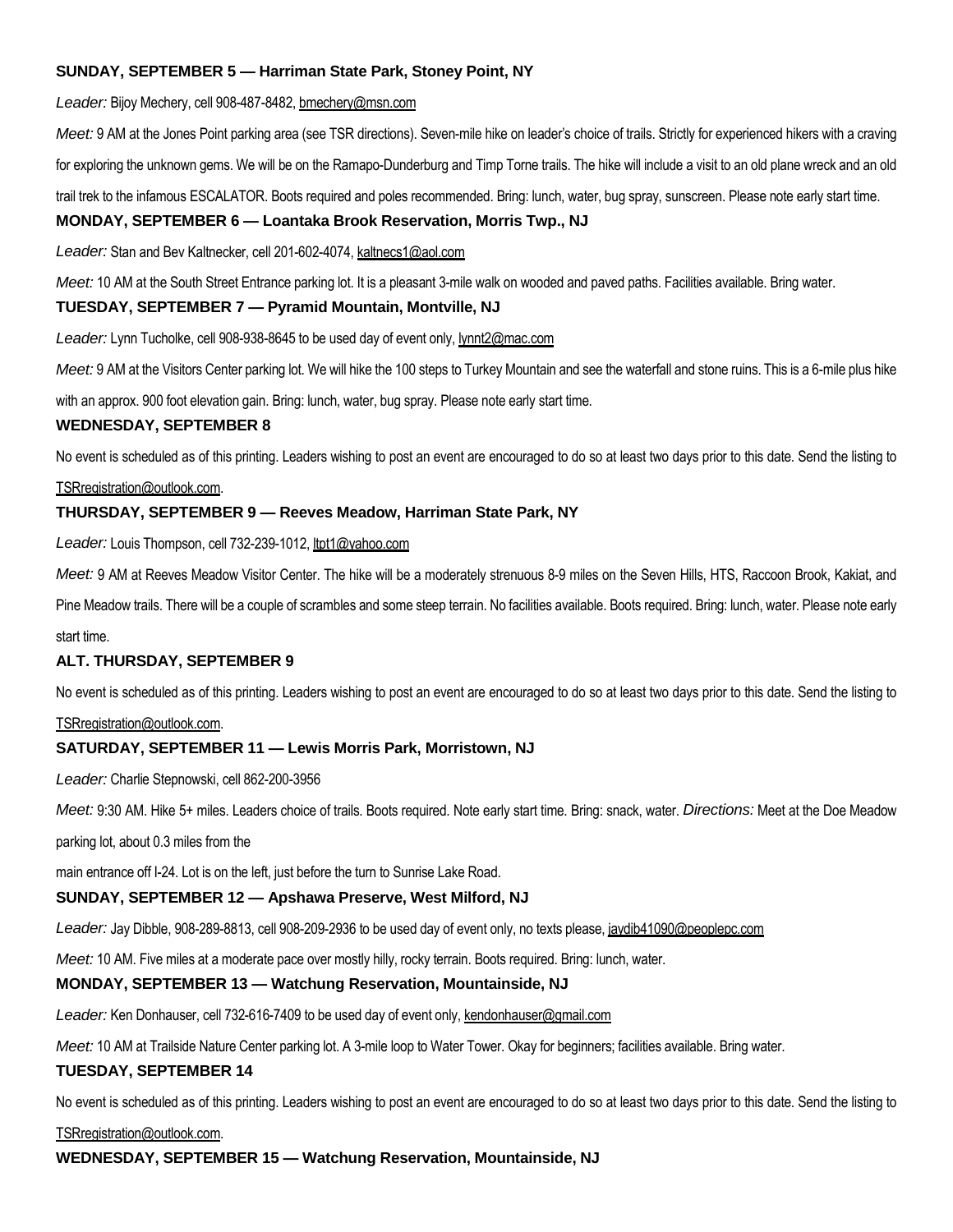*Leader:* Lynda Goldschein, 908-757-7058, cell 908-347-5012 to be used day of event only

*Meet:* 10 AM at Seeley's Pond. Hike about 4.7 miles. One long uphill, the rest small ups and downs. One, possibly two water crossings. Portable facilities

available. Boots required and poles recommended. Bring: snack, water.

#### **THURSDAY, SEPTEMBER 16**

No event is scheduled as of this printing. Leaders wishing to post an event are encouraged to do so at least two days prior to this date. Send the listing to

# TSR registration @outlook.com.

# **ALT. THURSDAY, SEPTEMBER 16 — Kittatinny Valley State Park, Newton, NJ**

*Leader:* Stan and Bev Kaltnecker, cell 201-602-4074, kaltnecs1@aol.com

*Meet:* 9:30 AM at the Visitors Center. We will hike about 5.5 miles on various trails and along New Wawayanda Lake, where we will lunch. Some hills. Bring: lunch, water. Please note early start time.

# **FRIDAY, SEPTEMBER 17 — Lake Aeroflex, Andover Township, NJ**

*Leader:* Sue Bennett, cell 732-735-8895, jerseyhyker@yahoo.com

*Meet:* 10 AM at the Lake Aeroflex boat launch located off Limecrest Rd., Andover Township, NJ (GPS 41.0105382, -74.735913). Enjoy an easy, scenic paddle on a beautiful glacial lake surrounded by a heavily wooded shoreline located in Kittatinny Valley State Park. Portable facilities available. Bring: lunch, water. You MUST PRE-REGISTER with the leader by the day before the event. See Paddling General Instructions; a personal flotation device MUST BE WORN.

*Directions:* Take I-80 to Exit 25 to Rt. 206 North. Go 6.6 miles and turn right on Limecrest Road (Exxon station on corner). Continue 1 mile and turn left onto Aeroflex Road to the boat launch.

# **SATURDAY, SEPTEMBER 18**

No event is scheduled as of this printing. Leaders wishing to post an event are encouraged to do so at least two days prior to this date. Send the listing to

#### TSRregistration@outlook.com.

# **SUNDAY, SEPTEMBER 19 — Norvin Green State Forest, Ringwood, NJ**

*Leader:* Bill LaChance, cell 973-216-8748, bill@wjladvisors.com

*Meet:* 10 AM at Manaticut Point. We will do a 4.7-mile hike at a moderate pace, approx. 2 1/2 hours. There are some uphill climbs so this may be a

challenging hike for a novice. Boots required. Bring: lunch, snack, water, bug spray, sunscreen.

*Directions:* See TSR Directions Norvin Green State Forest #2.

#### **MONDAY, SEPTEMBER 20 — Jockey Hollow National Park, Morristown, NJ**

*Leader:* Carol Czajkowski, 973-539-4084, cell 973-723-3382 to be used day of event only

*Meet:* 10 AM. A pleasant walk in the National Park for 1.5 hours starting at the Visitors Center. Portable facilities available. Boots required. Bring: water.

# **TUESDAY, SEPTEMBER 21 — Appalachian Trail Series Hike #16, AT Boardwalk, Glenwood, NJ**

*Leader:* Alan Breach, cell 973-600-3846, abreach@ptd.net, Joyce Breach, cell 845-545-7754, jbreach@ptd.net

*Meet:* 9:30 AM. Moderate to strenuous 5.5-mile out-and-back hike to Pochuck Mt. with 800 feet of elevation gain. No facilities available. Boots required.

Bring: lunch, water. Please note early start time. *Directions:* See TSR Directions for Pochuck Mountain, #1

#### **WEDNESDAY, SEPTEMBER 22 — Cheesequake Park, Matawan, NJ**

*Leader:* Lynn Tucholke, cell 908-938-8645 to be used day of event only, lynnt2@mac.com

*Meet:* 10 AM in front of snack bar building next to Hooks Creek Lane parking lot. This is a 5-mile hike at a moderate pace over both flat and hilly terrain.

Facilities are available at the Park Office which is on the right after you go through the park entrance. Boots required and poles recommended. Bring: snack,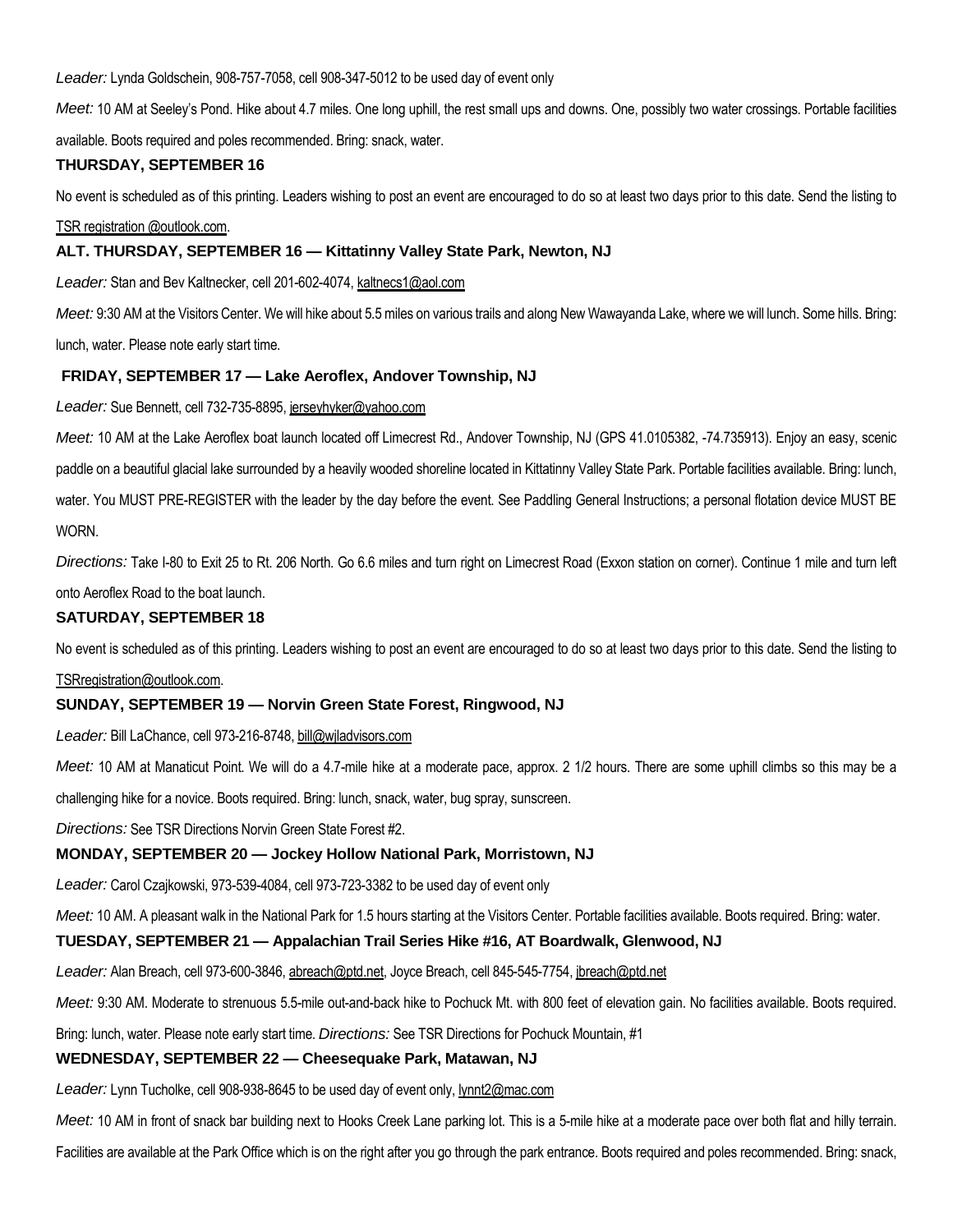#### water, bug spray, sunscreen.

# **THURSDAY, SEPTEMBER 23 — Undercliff Trail, Cold Spring, NY**

*Leader:* Bill Correa, cell 917-656-3015

*Meet:* 10 AM at Cold Spring parking lot (see directions below). This moderately strenuous 8-mile hike has two climbs, beautiful views, and 2300' elevation

gain. The second half of the hike is a flat 4-mile walk out. Portable facilities available. Boots required. Bring: lunch, water.

*Directions:* Palisades Interstate Parkway to Bear Mountain Bridge. Cross the bridge, turn left on Rt. 9 to Cold Spring. After crossing Rt. 301 and traveling

0.3 miles, parking lot is on the right.

#### **ALT. THURSDAY, SEPTEMBER 23**

No event is scheduled as of this date. Leaders wishing to post an event are encouraged to do so at least two days prior to this date. Send the listing to

#### TSRregistration@outlook.com.

# ƒ **FRIDAY, SEPTEMBER 24 — Kittatinny Valley State Park, Andover, NJ**

*Leader:* Gloria Friedman, 973-535-3274, cell 973-886-9662 to be used day of event only

*Meet:* 10 AM at Visitors Center parking lot off Goodale Road. Ride approx. 25 miles on country roads with little traffic. Portable facilities available. Bring:

lunch, water, extra tube. You MUST PRE-REGISTER with the leader by the day before the event. A helmet MUST BE WORN.

#### **SATURDAY, SEPTEMBER 25 — Allamuchy Mountain State Park, Stanhope, NJ**

*Leader:* Jay Dibble, 908-289-8813, cell 908-209-2936 to be used day of event only, no texts please, jaydib41090@peoplepc.com

Meet: 9 AM. Hike 7 miles at a moderate pace over mostly hilly, rocky terrain. Early out available at 5 miles. Bring: lunch, water. Please note early start time.

*Directions:* See North Allamuchy for directions.

#### **SUNDAY, SEPTEMBER 26 — South Mtn. Reservation, Tulip Springs, West Orange, NJ**

*Leader:* Brooke Tippens, cell 973-902-5650, brooketippens@gmail.com

*Meet:* 10 AM. 4.5-mile hike through South Mountain Reservation. Good for beginners. Typical north Jersey terrain with rocks and occasional mud. Time for

photos. Portable facilities available. Boots required. Bring: snack, water.

#### **MONDAY, SEPTEMBER 27 — Tourne Park, Boonton, NJ**

*Leader:* Sharon Lehman, 973-525-5901 to be used day of event only, lehmans2018@gmail.com

*Meet:* 10 AM. This will be a 3.3-mile hike on the white "Ogden" down to and around Birchwood Lake. Portable facilities available. Boots required. Bring: snack, water.

*Directions:* Meet at the second parking lot off of McCaffrey Lane (East entrance).

#### **TUESDAY, SEPTEMBER 28 — Mahlon Jefferson Reservation, Jefferson, NJ**

*Leader:* Lise Greene, 973-663-4396, cell 862-268-5828 to be used day of event only, lise.greene@montclair.edu

*Meet:* 10 AM at the Picnic Area lot. We will hike about 7 beautiful miles on a rainbow of trails with some stream crossings, moderate hills, rocks, and woods

roads. Lunch overlooking a small lake at Mount Paul, a former abbey/retreat center now housing Kean University's environmental campus. Portable facilities

available. Boots required and poles recommended. Bring: lunch, water.

#### **WEDNESDAY, SEPTEMBER 29**

No event is scheduled as of this printing. Leaders wishing to post an event are encouraged to do so at least two days prior to this date. Send the listing to

#### TSRregistration@outlook.com.

#### **THURSDAY, SEPTEMBER 30 — Appalachian Trail Series Hike #17, Vernon Twp., NJ**

*Leader:* Alan Breach, cell 973-600-3846, abreach@ptd.net, Joyce Breach, cell 845-545-7754, jbreach@ptd.net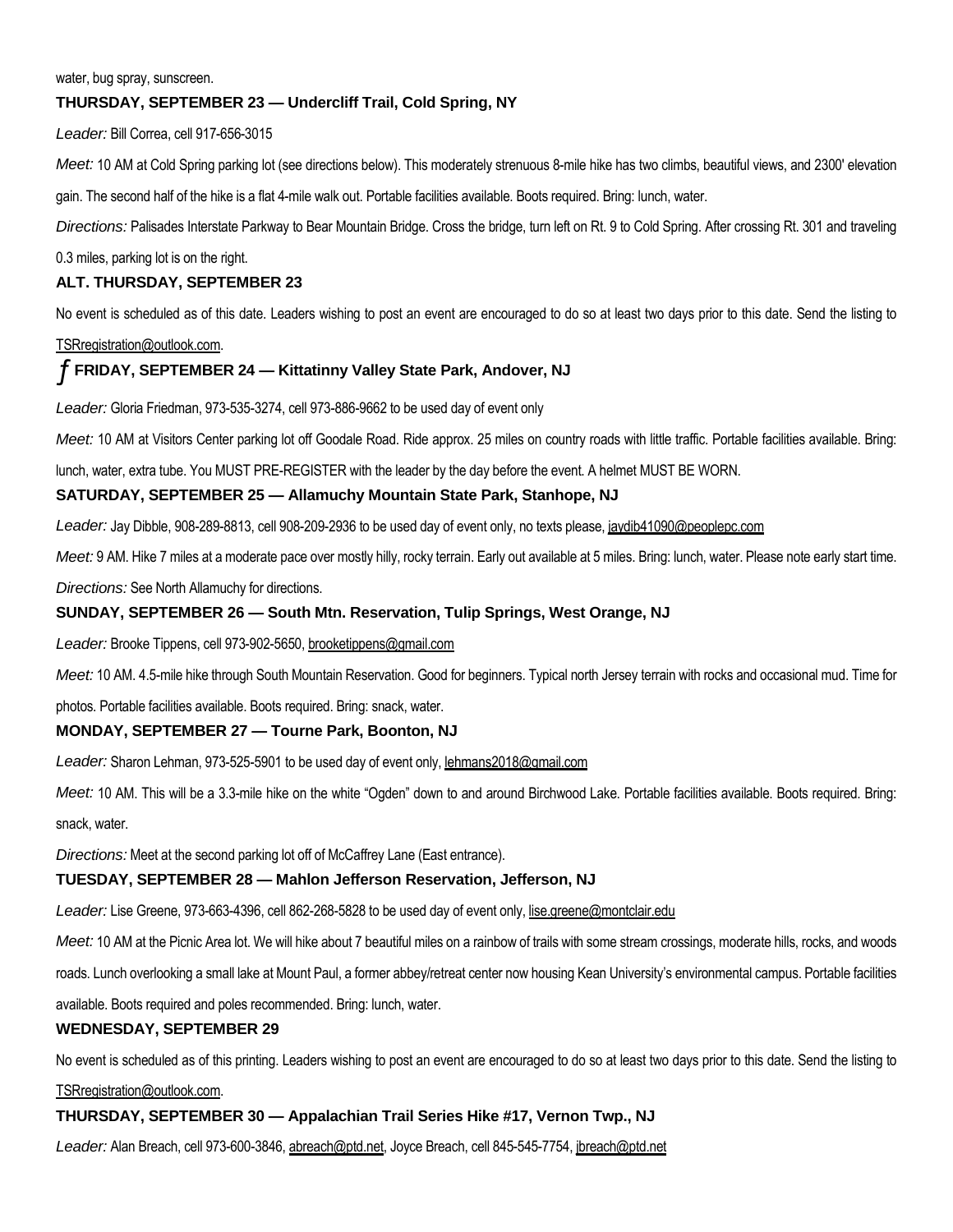*Meet:* 9:30 AM. A fairly strenuous hike of approximately 8 miles with 1,000 ft (total) elevation gain. We start by hiking the flat Vernon boardwalk, then up the steep Stairway to Heaven. Lunch at Pinwheels Vista. Maximum number of 15 due to parking limitations. No facilities available. Boots required. Bring: lunch, water. Please note early start time.

*Directions:* GPS 41.21955, -74.45498. Or Google maps, Stairway to Heaven trail or Heaven Hill Farm and Garden Center, NJ Rt. 94, Vernon Township. **ALT. THURSDAY, SEPTEMBER 30 — Watchung Reservation, Mountainside, NJ**

*Leader:* John Jurasek, cell 845-519-4247, Jurasek@optonline.net

*Meet:* 10 AM at the Trailside Nature Center parking lot on Coles Ave. We will hike 5-6 miles at a moderate pace on a variety of trails. Facilities available. Boots required. Bring: lunch, water.

# **FRIDAY, OCTOBER 1 — Swartswood State Park, Swartswood, NJ**

*Leader:* Diane Willer, cell 973-713-3066, dwiller34@gmail.com

*Meet:* 10 AM. Start at the State Park Boat Launch, Swartswood State Park, 1091 E. Shore Rd., Swartswood, NJ (GPS 41.0721, -74.8238). It will be a pleasant day on a quiet lake. Please note: rental canoes and kayaks are available at the State Park (973-383-4200). Bring: lunch, water. You MUST PRE-REGISTER with the leader by the day before the event. See Paddling General Instructions; a personal flotation device MUST BE WORN.

*Directions:* Take I-80 West to Exit 25 (Rt. 206 North). Follow Rt. 206 North 11.5 miles to the square in the center of Newton. Continue North on Rt. 206/Rt.

94 one block to light on Mill St. on the left. Take Mill St. 0.4 miles to the light at Rt. 622/Swartswood Rd. on the left. Go 4.2 miles on Rt. 622 to junction with

Rt. 619/East Shore Rd. on the left. Drive 0.9 miles, passing the main entrance to the park to the Boat Launch road on the right.

# **SATURDAY, OCTOBER 2 — Ken Lockwood Gorge, Highbridge, NJ**

*Leader:* Charlie Stepnowski, cell 862-200-3956

Meet: 9:30 AM. A moderate hike of about 5 miles on leaders choice of trails. Mostly flat terrain. Note early start time. Boots required. Bring: snack, water. Please note early start time.

# **SUNDAY, OCTOBER 3 — Norvin Green State Forest, Ringwood, NJ**

Leader: Lynn Tucholke, cell 908-938-8645 to be used day of event only, lynnt2@mac.com

*Meet:* 9 AM at Manaticut Point trailhead. This is an 8- to 10-mile strenuous hike with approximately 1200 ft elevation gain. Boots required. Bring: lunch, water, bug spray, sunscreen. Please note early start time.

# **MONDAY, OCTOBER 4 — Lewis Morris Park, Morristown, NJ**

*Leader:* Stan and Bev Kaltnecker, cell 201-602-4074, kaltnecs1@aol.com

*Meet:* 10 AM at the Sunrise Lake Area lot. The hike will be on Patriots' Path and partly along the Whippany River. We will cross over the Whippany River,

turn right and proceed east to Whitehead Road. The hike is mildly hilly and will take about 1.5 hours. Boots required. Bring water.

# **TUESDAY, OCTOBER 5 — South Mountain Reservation, Millburn, NJ**

*Leader:* Louis Thompson, cell 732-239-1012, ltpt1@yahoo.com

*Meet:* 10 AM, Locust Grove parking lot. 6-7 miles at a moderate pace on the Lenape trail to Hemlock Falls and return on the Rahway trail. The hike starts

with a long steep uphill, but is mostly flat for the second half. Portable facilities available. Boots required. Bring: lunch, water.

# **WEDNESDAY, OCTOBER 6 — Watchung Reservation, Mountainside, NJ**

*Leader:* Lynda Goldschein, 908-757-7058, cell 908-347-5012 to be used day of event only

*Meet:* 10 AM at Seeley's Pond lot. Hike about 4.7 miles. One long uphill, the rest small ups and downs. One, possibly two water crossings. Portable facilities

available. Boots required and poles recommended. Bring: snack, water.

ƒ **WEDNESDAY, OCTOBER 6 — Liberty State Park, Jersey City, NJ**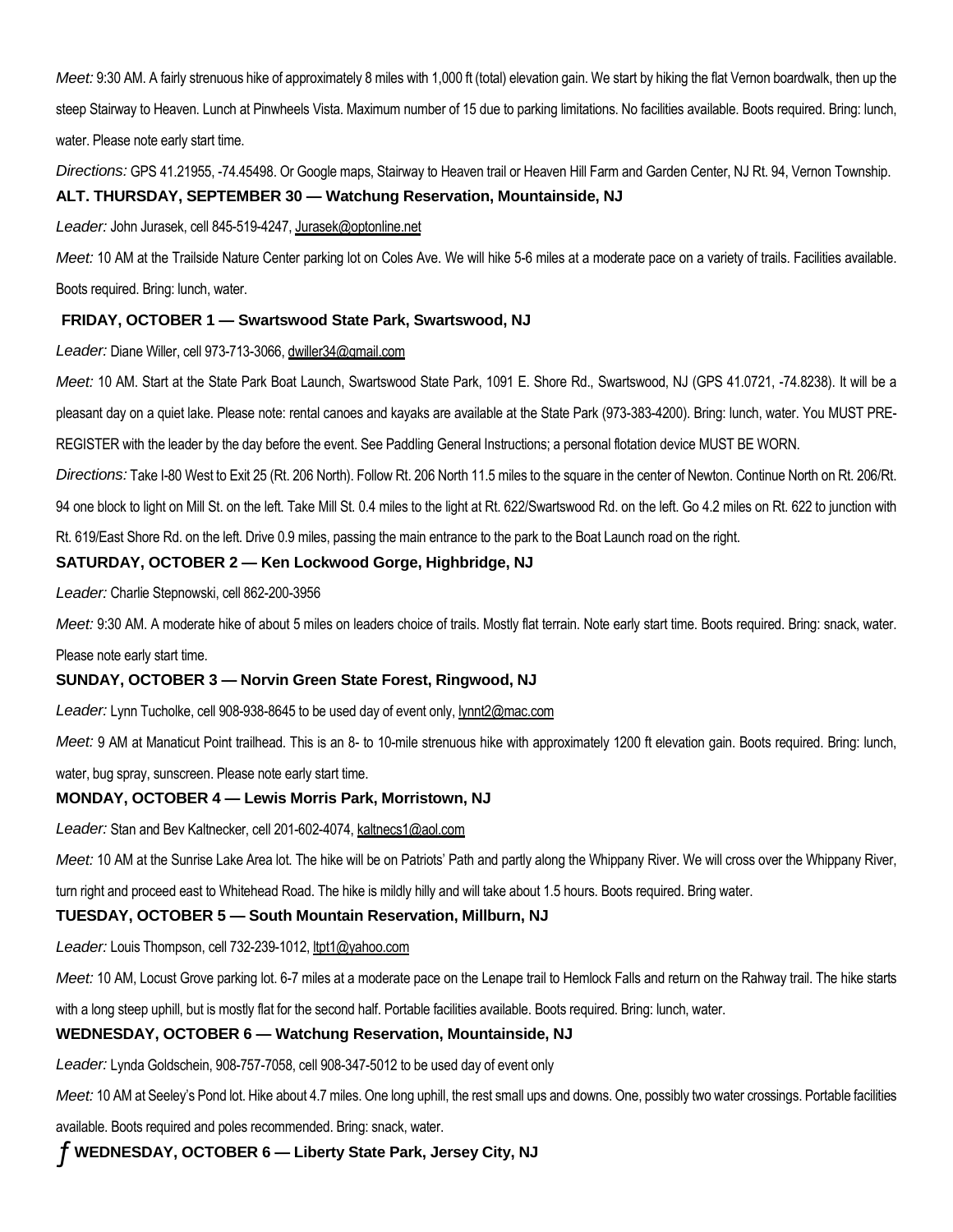*Leader:* Ed Leibowitz, cell 201-850-9649 to be used day of event only, eleibow@verizon.net

*Meet:* 10 AM. About 25-mile ride to Weehawken, mainly along the scenic Hudson River with a brief stop at the Liberty National Golf Course. Portable facilities available. Bring: lunch, water. You MUST PRE-REGISTER with the leader by the day before the event. A helmet MUST BE WORN. *Directions:* Take Exit14B of NJ Turnpike Newark Bay extension. Lot 4 on right nearest information center.

#### **THURSDAY, OCTOBER 7 — Appalachian Trail Series Hike #18,**

#### **Wawayanda State Park, Hewitt, NJ**

*Leader:* Alan Breach, cell 973-600-3846, abreach@ptd.net, Joyce Breach, cell 845-545-7754, jbreach@ptd.net

*Meet:* 10 AM at Wawayanda State Park Office. A moderate 8-mile out-and-back hike. Approximately 400 feet elevation gain on undulating trail. Lunch at

Pinwheel Vista. Maximum 15 hikers due to limited parking. Facilities available. Boots required. Bring: lunch, water.

#### **ALT. THURSDAY, OCTOBER 7**

No event is scheduled as of this printing. Leaders wishing to post an event are encouraged to do so at least two days prior to this date. Send the listing to

#### TSRregistration@outlook.com.

# **SATURDAY, OCTOBER 9**

No event is scheduled as of this printing. Leaders wishing to post an event are encouraged to do so at least two days prior to this date. Send the listing to

#### TSRregistration@outlook.com.

# **SUNDAY, OCTOBER 10 — Jenny Jump State Forest, Hope, NJ**

*Leader:* Jay Dibble, 908-289-8813, cell 908-209-2936 to be used day of event only, no texts please, jaydib41090@peoplepc.com

*Meet:* 10 AM at the Main Park area. Five miles at a moderate pace to Ghost Lake and back. Going out is fairly easy. Coming back is harder with significant

elevation gain. Some great views from the ridge. Boots required. Bring: lunch, water.

#### **MONDAY, OCTOBER 11 — Rutgers University Ecological Preserve,**

#### **Livingston College, Piscataway, NJ**

*Leader:* Ken Donhauser, cell 732-616-7409 to be used day of event only, kendonhauser@gmail.com

*Meet:* 10 AM. A 3-mile level loop trail with option to add a 1.5-mile second loop with minor stream crossing. No facilities available. Bring water.

*Directions:* From Route 27 in Highland Park take River Road 0.6 miles. Turn right onto Cedar Lane (opposite Johnson Park entrance). Go 0.5 miles, then

left onto Road #1 for 0.4 miles, left again on Road #1 for 0.1 mile to Ecological Preserve parking lot.

#### **TUESDAY, OCTOBER 12 — Ramapo Mountain State Forest, Haskell, NJ**

*Leader:* Dianne Jones, cell 973-224-3967, diannejones428@gmail.com

*Meet:* 10 AM at Back Beach Park. This is an easy to moderate 6- to 7-mile hike on the Wanaque Ridge trail to lunch at Ramapo Lake. It's an easy walk out

to the lakeshore path with an optional excursion to the I-287 overpass on the way back to the parking lot. Boots required. Bring: lunch, water.

# **WEDNESDAY, OCTOBER 13 — Colonial Park, Somerset, NJ**

*Leader:* Debby Bronner, cell 201-563-1648, debbybronner@gmail.com

*Meet:* 10 AM at Parking lot A near the Rose Garden inside Colonial Park. We will walk along the Delaware and Raritan Canal for 5-6 miles at a moderate

pace on a flat path. Facilities available. Bring: snack, water.

#### **THURSDAY, OCTOBER 14 — Elk Pen, Harriman State Park, NY**

*Leader:* Bill Correa, cell 917-656-3015

*Meet:* 10 AM at the Arden Parking Area (Elk Pen). This moderately strenuous hike will be 7-8 miles long. No facilities available. Boots required. Bring: lunch,

water.

#### **ALT. THURSDAY, OCTOBER 14 — Mahlon Dickerson Reservation, Jefferson, NJ**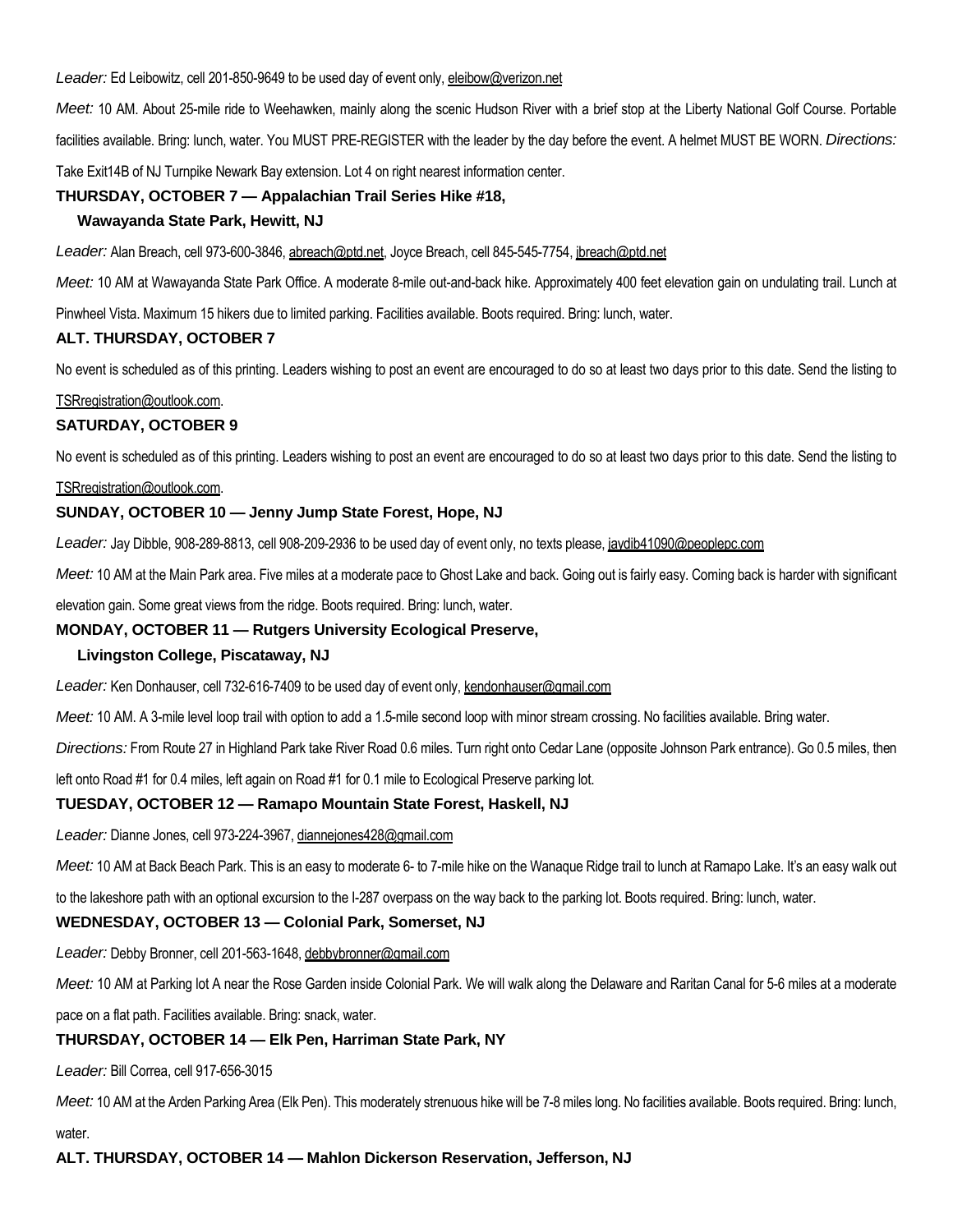#### Leader: Lise Greene, 973-663-4396, cell 862-268-5828 to be used day of event only, lise.greene@montclair.edu

*Meet:* 10:00 AM at Mahlon Dickerson Reservation picnic area. We will hike about 7 beautiful miles on a rainbow of trails with some stream crossings, moderate hills, rocks, and woods roads. Lunch overlooking a small lake at Mount Paul, a former abbey/retreat center now housing Kean University's environmental campus. Portable facilities available. Boots required and poles recommended. Bring: lunch, water. You MUST PRE-REGISTER with the leader by the day before the event.

#### **FRIDAY, OCTOBER 15 — Saxon Lake/Musconetcong River, Stanhope, NJ**

*Leader:* Stan and Bev Kaltnecker, cell 201-602-4074, kaltnecs1@aol.com

*Meet:* 10 AM at 1087 Waterloo Road, Stanhope, NJ parking area. Enjoy a nice scenic paddle up a lazy river (about an hour upstream) then return for lunch followed by a trip around Saxon Lake. No facilities available. Bring: lunch, water. See Paddling General Instructions; a personal flotation device MUST BE WORN.

*Directions:* GPS: 40.8969,-74.7911. Take I-80 Exit 25 to Rt. 206 north. Go 0.5 miles and take the ramp on the right to Continental Dr. Follow brown signs toward Waterloo Village, proceed 0.5 miles to traffic light, turn right and continue 1 mile, then turn left at intersection (Waterloo Road/CR 604). After 3.3. miles the NJ State parking area is on the left (river side) immediately after an abandoned white building. This is our launch site.

#### **SATURDAY, OCTOBER 16**

No event is scheduled as of this printing. Leaders wishing to post an event are encouraged to do so at least two days prior to this date. Send the listing to

#### TSRregistration@outlook.com.

#### **SUNDAY, OCTOBER 17 — Lake Sebago, Harriman State Park, NY**

*Leader:* Tom Pollard, cell 973-600-2301 to be used day of event only, Pollard.tom@gmail.com

*Meet:* 9 AM at Sebago Boat Launch parking lot. This will be a moderately strenuous 6-mile hike on leader's choice of trails. Please note that cell service is

very poor at the trailhead. Portable facilities available. Boots required. Bring: lunch, water. Please note early start time.

#### **MONDAY, OCTOBER 18 — India Brook Park, Mendham, NJ**

*Leader:* Stan and Bev Kaltnecker, cell 201-602-4074, kaltnecs1@aol.com

*Meet:* 10 AM. This will be a loop hike down to and along India Brook with side trips to Frog Pond and Buttermilk Falls. There are some short hills. The hike

should be about 1.5 hours. Facilities available. Boots required. Bring: water.

*Directions:* Use TSR # 2. Do not follow GPS as it brings you to the wrong parking lot.

#### **TUESDAY, OCTOBER 19 — Bear Mountain Inn to the Summit, NY**

Leader: Ed Leibowitz, cell 201-850-9649 to be used day of event only, eleibow@verizon.net

*Meet:* 10 AM in the Bear Mountain Inn parking lot. Hike up the Major Welch Trail and come down on the Appalachian trail. This hike is approximately 5 miles with some steep portions on the Major Welch Trail. Lunch will be at the summit near Perkins Tower. Facilities available. Boots required and poles recommended. Bring: lunch, water.

#### **WEDNESDAY, OCTOBER 20 — Allamuchy Mountain State Park, Stanhope, NJ**

*Leader:* Stan and Bev Kaltnecker, cell 201-602-4074, kaltnecs1@aol.com

*Meet:* 10 AM. This will be about a 4.5-mile loop hike to a great viewpoint overlooking Waterloo Valley and the Musconetcong River. Hope to catch some

autumn colors. Somewhat hilly terrain. No facilities available. Boots required and poles recommended. Bring: snack, water, binoculars.

*Directions:* See TSR #3 directions

#### **THURSDAY, OCTOBER 21 — Bear Mountain Inn to Perkins Tower, NY**

*Leader:* Bill Correa, cell 917-656-3015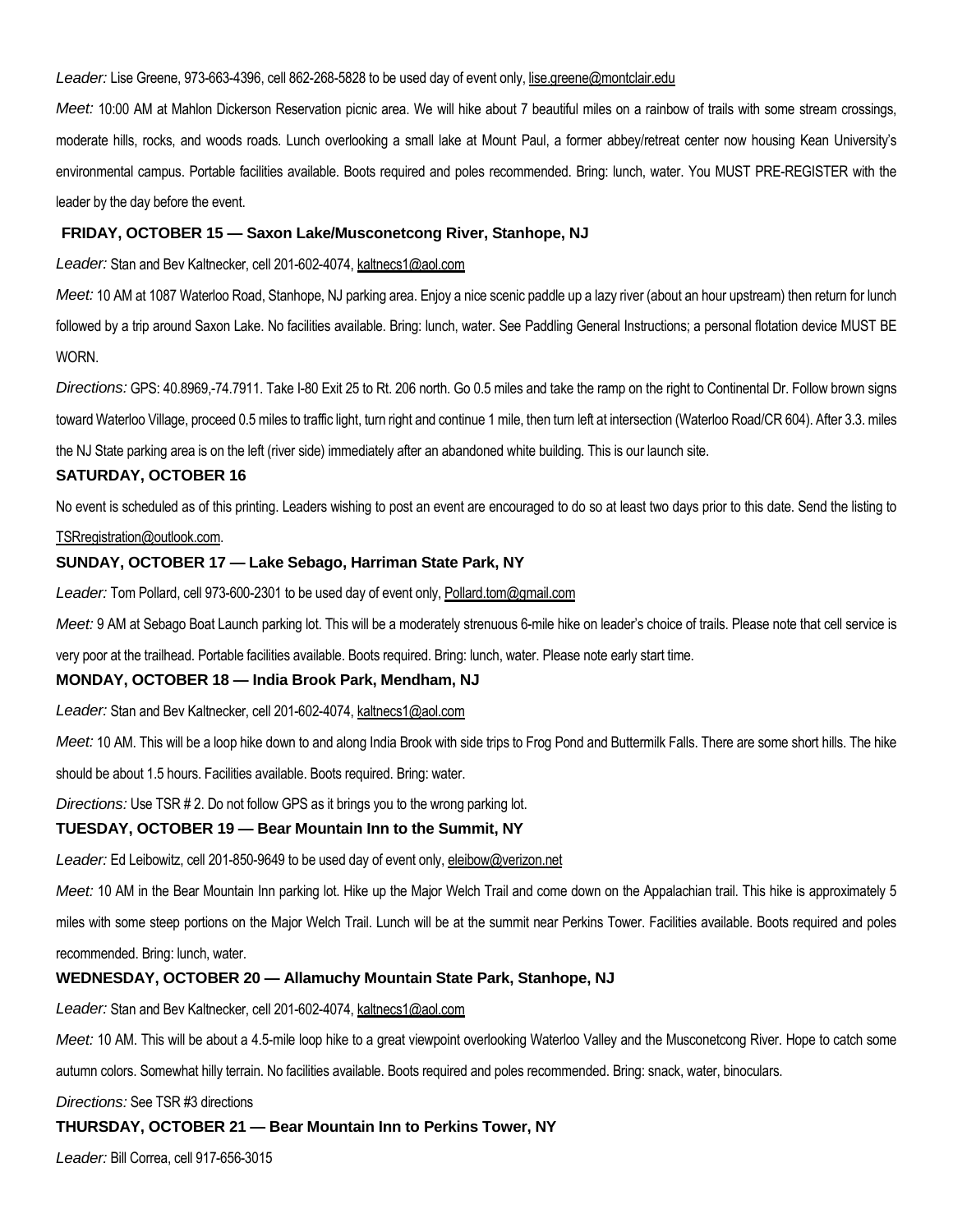*Meet:* 10 AM at the Bear Mt. Inn. This moderately strenuous hike is 10+ miles with over 2000 feet of elevation gain. We will take the AT to the top of Bear

Mt. Perkins Tower. Then continue to the SBM Yellow trail and back to Bear Mt. Inn. Boots required. Bring: lunch, water.

# **ALT. THURSDAY, OCTOBER 21**

No event is scheduled as of this printing. Leaders wishing to post an event are encouraged to do so at least two days prior to this date. Send the listing to

#### TSRregistration@outlook.com.

# **SATURDAY, OCTOBER 23 — Mahlon Dickerson Reservation, Jefferson, NJ**

*Leader:* Jay Dibble, 908-289-8813, cell 908-209-2936 to be used day of event only, no texts please, jaydib41090@peoplepc.com

*Meet:* 10 AM at the Saffin Pond parking area. This is a 6.5-mile point-to-point hike through the WMA to Saffin Pond. Shuttle required. After a long, steep

initial climb, the hike is moderate. Bring: lunch, water.

# **SUNDAY, OCTOBER 24 — Kakiat County Park, Montebello, NY**

*Leader:* Sheree Bennett, cell 973-932-9466 to be used day of event only

*Meet:* 9 AM. This is a strenuous hike with a long initial ascent followed by lot of ups and downs at leader's moderate pace. The hike is 8.4 miles with 1700

feet elevation gain. Portable facilities available. Boots required and poles recommended. Bring: lunch, water. Please note early start time. *Directions:* From

Suffern New York, take Rt. 202 East approximately 3.4 miles to the park entrance on the left. Park entrance is across from the Viola Elementary School

located at 557 Route 202, Montebello, NY.

# **MONDAY, OCTOBER 25 — Hilltop Reservation, Cedar Grove, NJ**

*Leader:* Fred Bennett, cell 973-204-0253, starben62@yahoo.com

*Meet:* 10 AM. Walk on paved and wooded trails for about 1.5 hours. There some modest hills. Boots required. Bring: snack, water. *Directions:* Meet at

Cedar Grove Park, 199 Fairview Ave., Cedar Grove, NJ.

# **TUESDAY, OCTOBER 26 — Columbia Trail, High Bridge, NJ**

*Leader:* Debby Bronner, cell 201-563-1648, debbybronner@gmail.com

*Meet:* 10 AM at the Columbia Trail parking lot in High Bridge. The hike will be 8 miles long over mostly flat terrain at a comfortable Tuesday pace. Portable

facilities available. Boots required. Bring: lunch, water.

# **WEDNESDAY, OCTOBER 27 — Watchung Reservation, Mountainside, NJ**

*Leader:* Lynda Goldschein, 908-757-7058, cell 908-347-5012 to be used day of event only

*Meet:* 10 AM at Seeley's Pond parking lot. Hike about 4.7 miles. One long uphill, the rest small ups and downs. One, possibly two water crossings. Portable

facilities available. Boots required and poles recommended. Bring: snack, water.

# **THURSDAY, OCTOBER 28 — Schunemunk Mountain State Park, Mountainville, NY**

*Leader:* Bill Correa, cell 917-656-3015

*Meet:* 10 AM at Otterkill Rd. Parking lot. This is a moderately strenuous 7- to 8-mile hike with significant elevation gain. Views abound on this hike. Boots required. Bring: lunch, water.

*Directions:* See TSR Directions Schunemunk Mountain #2.

# **ALT. THURSDAY, OCTOBER 28 — Mahlon Dickerson Reservation, Jefferson, NJ**

*Leader:* Diane Willer, cell 973-713-3066, dwiller34@gmail.com

*Meet:* 10:00 AM at Saffin Pond parking lot. This hike will be about 6 miles, and the route will be dependent on the weather and trail conditions. Please

PREREGISTER with the leader the day before the hike. Portable facilities available. Boots required. Bring: lunch, water.

# **SATURDAY, OCTOBER 30**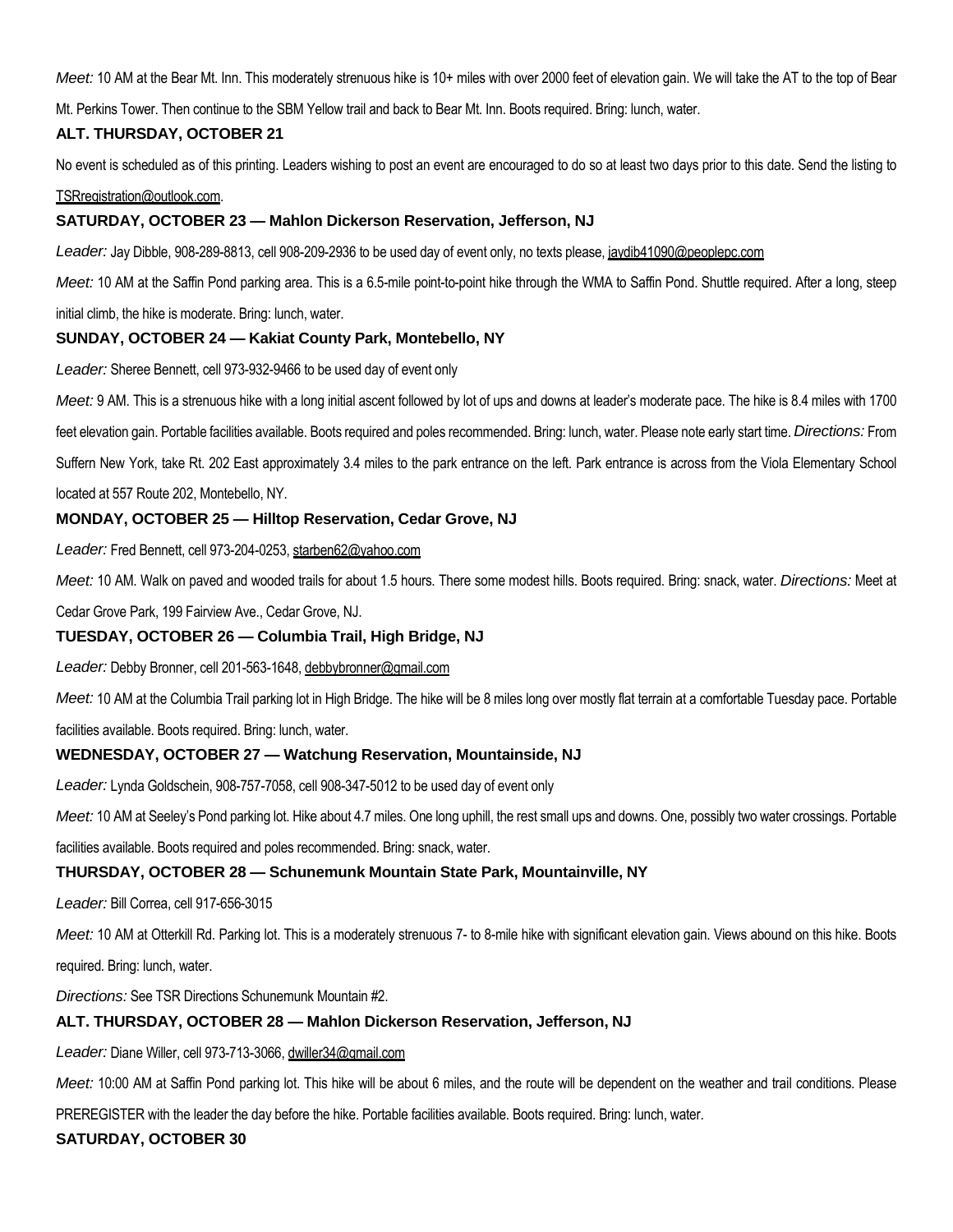No event is scheduled as of this printing. Leaders wishing to post an event are encouraged to do so at least two days prior to this date. Send the listing to

TSRregistration@outlook.com.

# **SUNDAY, OCTOBER 31 — Norvin Green State Forest, Ringwood, NJ**

*Leader:* Sheree Bennett, cell 973-932-9466 to be used day of event only

*Meet:* 9 AM at The New Weis Center (formerly Weis Ecology Center). Approximately 7-mile moderately strenuous hike on leader's choice of trails. Cell

service is non-existent at the trailhead. No facilities available. Boots required. Bring: lunch, water. Please note early start time.

#### **MONDAY, NOVEMBER 1 — Jockey Hollow National Park, Morristown, NJ**

*Leader:* Stan and Bev Kaltnecker, cell 201-602-4074, kaltnecs1@aol.com

*Meet:* 10 AM. The hike will start at the Trail Center (not the Visitors Center).We will hike the Mt. Kemble outer loop. There is a mild long uphill to the viewpoint.

The hike will be about 1.5 hours. No facilities available. Boots required. Bring water.

*Directions:* From the Visitors Center take the Tour Road (which makes two right turns) to the bottom of the hill. The trail is about 8 minutes from Visitors

Center.

#### **TUESDAY, NOVEMBER 2**

No event is scheduled as of this printing. Leaders wishing to post an event are encouraged to do so at least two days prior to this date. Send the listing to

#### TSRregistration@outlook.com.

#### **WEDNESDAY, NOVEMBER 3**

No event is scheduled as of this printing. Leaders wishing to post an event are encouraged to do so at least two days prior to this date. Send the listing to

#### TSRregistration@outlook.com.

#### **THURSDAY, NOVEMBER 4 — Appalachian Trail Series Hike #19,**

#### **Wawayanda State Park, Hewitt, NJ**

*Leaders:* Alan Breach, cell 973-600-3846, abreach@ptd.net, Joyce Breach, cell 845-545-7754, jbreach@ptd.net

*Meet:* 10 AM at Wawayanda State Park Office. A moderate out-and-back hike of 8 miles to the Stateline Trail with 450' elevation gain. Facilities available.

Boots required. Bring: lunch, water.

#### **ALT. THURSDAY, NOVEMBER 4 — Tourne Park, Boonton, NJ**

*Leader:* Stan and Bev Kaltnecker, cell 201-602-4074, kaltnecs1@aol.com

*Meet:* 10 AM at the 2nd parking lot off McCaffrey Lane (East Entrance). This will be about a 5-mile hike starting with the Top of the Tourne loop, then the

outermost loop around the park. There are hills. Portable facilities available. Boots required. Bring: lunch, water

#### **SATURDAY, NOVEMBER 6**

No event is scheduled as of this printing. Leaders wishing to post an event are encouraged to post a hike at least two days prior to this date. Send the listing

to TSRregistration@outlook.com.

# **SUNDAY, NOVEMBER 7 — Kittatinny Valley State Park, Newton, NJ**

*Leader:* Sue Bennett, cell 732-735-8895, jerseyhyker@yahoo.com

*Meet:* 9:30 AM. This is a mostly flat 7-mile hike on rail trails and some trails in the woods. Bring: lunch, snack, water. Please note early start time.

*Directions:* See TSR directions under Kittatinny Valley State Park #1, but park in lot near Goodale Road at the entrance to the park. GPS: 41°00'58.8"N

74°44'36.3"W

**MONDAY, NOVEMBER 8 — Jockey Hollow National Park, Morristown, NJ**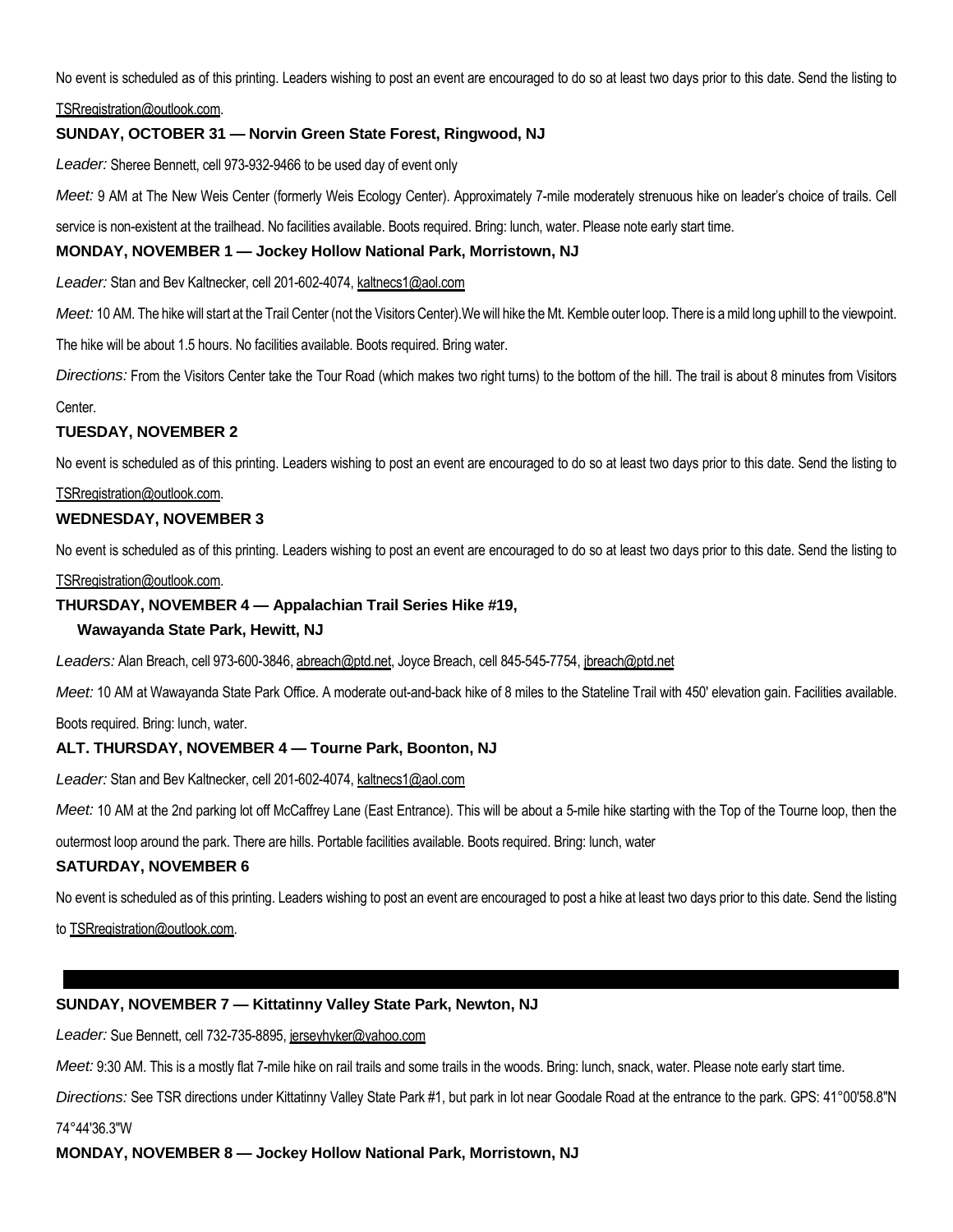Leader: Sharon Lehman, 973-525-5901 to be used day of event only, lehmans2018@gmail.com

*Meet:* 10 AM at the Visitors Center for a pleasant 3-mile walk in our National Park. Portable facilities available. Boots required. Bring: snack, water.

# **TUESDAY, NOVEMBER 9 — Ramapo Mountain State Forest, Oakland, NJ**

*Leader:* Louis Thompson, cell 732-239-1012, ltpt1@yahoo.com

*Meet:* 10 AM. Lower parking lot on Skyline Drive. This will be a 6- to 7-mile hike at a moderate pace, with moderate elevation gain. We will start on the blue

trail, follow the yellow, red, orange, blue, and the steep white to the castle ruins, then back to the blue, to the parking lot. No facilities available. Boots required.

#### Bring: lunch, water.

# **WEDNESDAY, NOVEMBER 10 — D&R Canal/Colonial Park, Somerset, NJ**

*Leader:* Debby Bronner, cell 201-563-1648, debbybronner@gmail.com

*Meet:* 10 AM at Parking lot A near the Rose Garden inside Colonial Park. We will walk along the Delaware and Raritan Canal for 5-6 miles at a moderate

pace on a flat path. Facilities available. Bring: snack, water.

# **THURSDAY, NOVEMBER 11 — Harriman State Park, NY**

*Leader:* Dianne Jones, cell 973-224-3967, diannejones428@gmail.com

*Meet:* 9:30 AM at Lake Tiorati parking lot. This 8-mile hike takes the RD through Times Square, continues on the Lichen and ABS trails to the Lemon

Squeezer, returning on the AT. Boots required. Bring: lunch, water. Please note early start time.

# **ALT. THURSDAY, NOVEMBER 11 — Wawayanda State Park, Hewitt, NJ**

*Leader:* Carolyn and Jim Canfield, 973-728-9774, cmjwcanfield@gmail.com

*Meet:* 10 AM at Wawayanda State Park Boat Launch parking for a 6- to 7-mile hike on the Lake Loop. Facilities available. Boots recommended. Bring water.

#### **SATURDAY, NOVEMBER 13 — Mananticut Point, Ringwood, NJ**

*Leader:* Jay Dibble, 908-289-8813, cell 908-209-2936 to be used day of event only, no texts please, jaydib41090@peoplepc.com

*Meet:* 10 AM. Hike 5 miles at a moderate pace over hilly, rocky terrain. Lots of ups and downs. Some great views. Bring: lunch, water. *Directions:* See Norvin Green #2 for directions.

# **SUNDAY, NOVEMBER 14 — Abram Hewitt State Park, Warwick, NY**

*Leader:* Lynn Tucholke, cell 908-938-8645 to be used day of event only, lynnt2@mac.com

*Meet:* 9 AM at Cascade Lake Park. This is a 7-mile plus strenuous hike with approximately 1500 ft. elev. gain. We will be hiking the AT and Surprise Lake

Loop at a slower pace. The trails are rocky and there are several steep climbs. Boots required. Bring: lunch, water. Please note early start time.

*Directions:* N 41°12'23.0"W 74°20'42.5 From Rt. 287N, take Exit 57. Go left at end of exit ramp to Skyline Drive North/west for 5 miles to Greenwood Lake Turnpike/Warwick Turnpike. Turn right (north) and stay on Turnpike for 15 miles. Turn right on Black Rock Road for 1.1 miles. Turn left on Brady Rd. for 0.2 miles. Turn right onto Cascade Road for 1.2 miles. Turn right onto Cascade Lake Road. Go 2.0 miles to Park. There are about 15-20 spots in park. Overflow can park (one side only) on Cascade Lake Road.

# **MONDAY, NOVEMBER 15 — Nomahegan Park, Cranford, NJ**

*Leader:* Ken Donhauser, cell 732-616-7409 to be used day of event only, kendonhauser@gmail.com

*Meet:* 10 AM. A 3-mile walk on level paved/stone trail. Perfect for beginners. Sneakers are okay. Portable facilities available. Bring water.

*Directions:* 104 Kenilworth Blvd., Cranford, NJ. Exit 138 Garden State Pkwy, take Kenilworth Blvd. [Rt 509] to Cranford 2.0 miles. Park at baseball field lot, Shane Walsh Field.

#### **TUESDAY, NOVEMBER 16 — Cheesequake Park, Matawan, NJ**

*Leader:* Lynn Tucholke, cell 908-938-8645 to be used day of event only, lynnt2@mac.com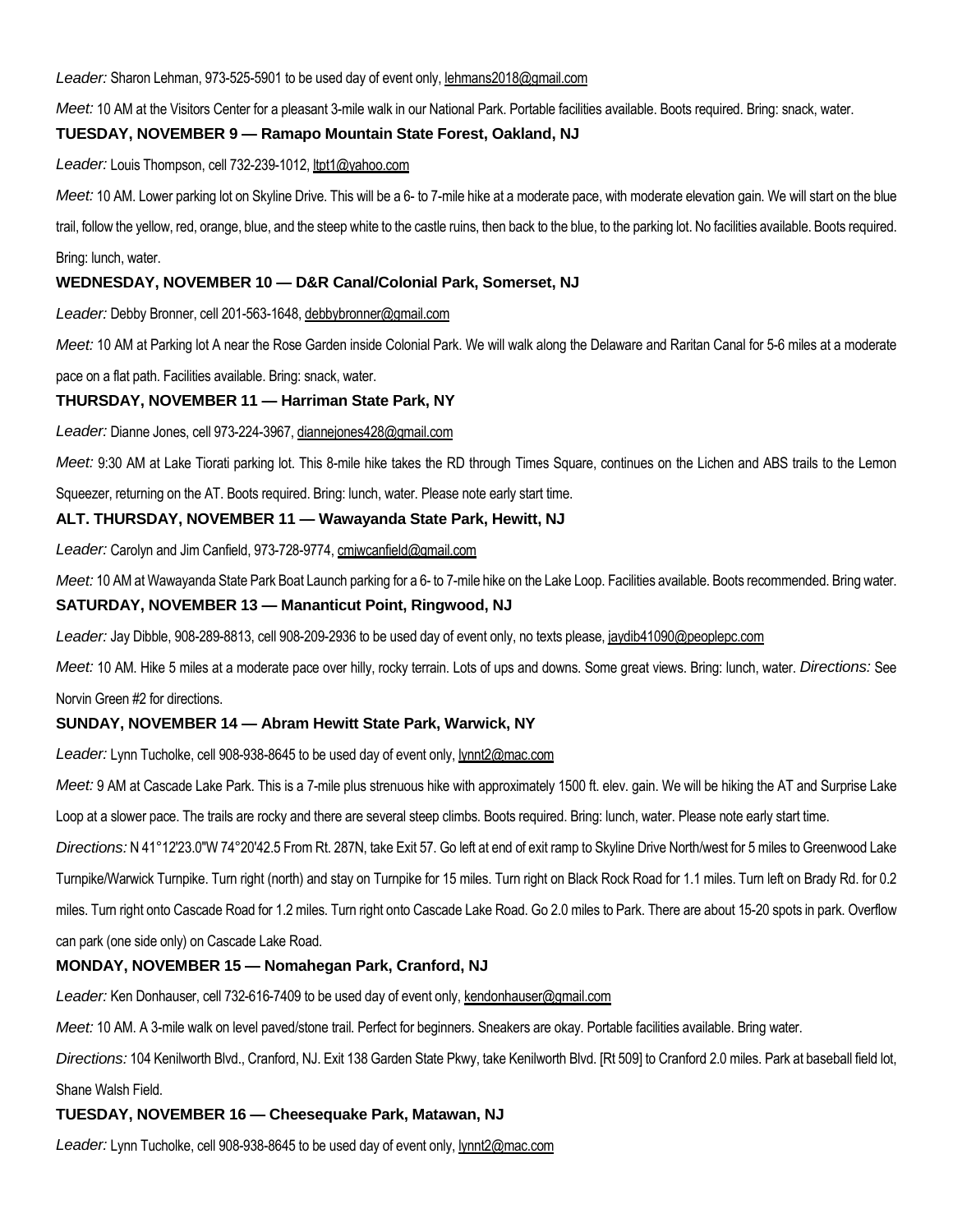*Meet:* 10 AM at the Hooks Creek Lake parking lot. Six miles at a moderate pace over both flat and hilly terrain. This hike will include a short out-and-back to the Steamboat Landing, which may be marshy. Bring: lunch, water.

*Directions:* Follow TSR Directions to Park Entrance. Pass through tollbooth, past Park Office to T-Intersection with State Park Rd. Turn left on State Park Rd. Continue on State Park Rd., bearing left at 2 circles/intersections, following signs for Hooks Creek Lake Parking. GPS coordinates: 40.440783, -74.270447

#### **WEDNESDAY, NOVEMBER 17 — South Mtn. Reservation, Tulip Springs, Millburn, NJ**

*Leader:* Stan and Bev Kaltnecker, cell 201-602-4074, kaltnecs1@aol.com

*Meet:* 10 AM. This will be a 4-mile hike along the West Branch of the Rahway River, to the top of Hemlock Falls (stairs) and across the dam of the Orange

Reservoir. There are modest hills. Boots required. Bring: snack, water. *Directions:* See TSR Directions #7.

#### **WEDNESDAY, NOVEMBER 17 — Liberty State Park, Jersey City, NJ**

Leader: Ed Leibowitz, cell 201-850-9649 to be used day of event only, eleibow@verizon.net

*Meet:* 10 AM at the north end of the parking lot nearest the Visitors Center. This walk is not the usual Liberty State Park walk. We will be walking to Point

Liberty, taking in the beautiful views of Liberty State Park along the Hudson River. We will walk past one of the most expensive golf courses. Views on this

walk are outstanding. Walk distance is 4.5 miles. Bring: snack, water.

#### **THURSDAY, NOVEMBER 18 — Storm King Mountain, Cornwall on the Hudson, NY**

*Leader:* Bill Correa, cell 917-656-3015

Meet: 10 AM at Storm King parking lot. This hike has 18 stars with some of the best views of any hike we do. This strenuous hike is approximately 7 miles

long and will have 2500' of elevation gain. There is one big climb of 1000'. No facilities available. Boots required. Bring: lunch, water.

#### **ALT. THURSDAY, NOVEMBER 18 — Cooper Mill/Black River, Chester, NJ**

*Leader:* Diane Willer, cell 973-713-3066, dwiller34@gmail.com

*Meet:* 10 AM at Cooper Mill parking lot. We will hike a 6.5-mile lollipop loop on the Blue, Patriots' Path, Red and Green trails at a social pace. You MUST

REGISTER with the leader the day before the hike. Portable facilities available. Boots required and poles recommended. Bring: lunch, water.

#### **SATURDAY, NOVEMBER 20 — South Mountain Reservation, West Orange, NJ**

*Leader:* Charlie Stepnowski, cell 862-200-3956

*Meet:* 10 AM. Hike about 4-5 miles on leaders choice of trails. Boots required. Bring: snack, water. *Directions:* Meet at Tulip Springs parking lot (TSR directions #7).

#### **SUNDAY, NOVEMBER 21 — Reeves Meadow, Harriman State Park, NY**

*Leader:* Anita Liao, cell 908-456-0029, anitaestrella.fp@gmail.com

Meet: 9:15 AM at Reeves Meadow Visitors Center. This will be a 7-mile hike on leader's choice of trails. Boots required. Bring: lunch, water, traction devices.

Please note early start time.

#### **MONDAY, NOVEMBER 22 — D&R Canal/Johnson Park, Piscataway, NJ**

*Leader:* Debby Bronner, cell 201-563-1648, debbybronner@gmail.com

*Meet:* 10 AM. We will do a flat walk along the D&R Canal for 3-4 miles. Facilities available. Bring water. *Directions:* N40° 30.641', W74° 27.952'

From 287 South: Take Exit 9 toward Highland Park. Merge onto River Rd. Follow River Rd. approximately 3.3 miles. Turn right onto Landing Lane. Make the

first right onto Johnson Drive, then the first left into the parking lot. Lot is directly across from the Rutgers Stadium.

From Route 18 going North: Take the River Rd. exit toward Piscataway/Highland Park. Keep right at the fork and merge onto River Rd. for 0.3 miles. Take the first left onto Landing Lane, the next right onto Johnson Drive, then the first left into the parking lot.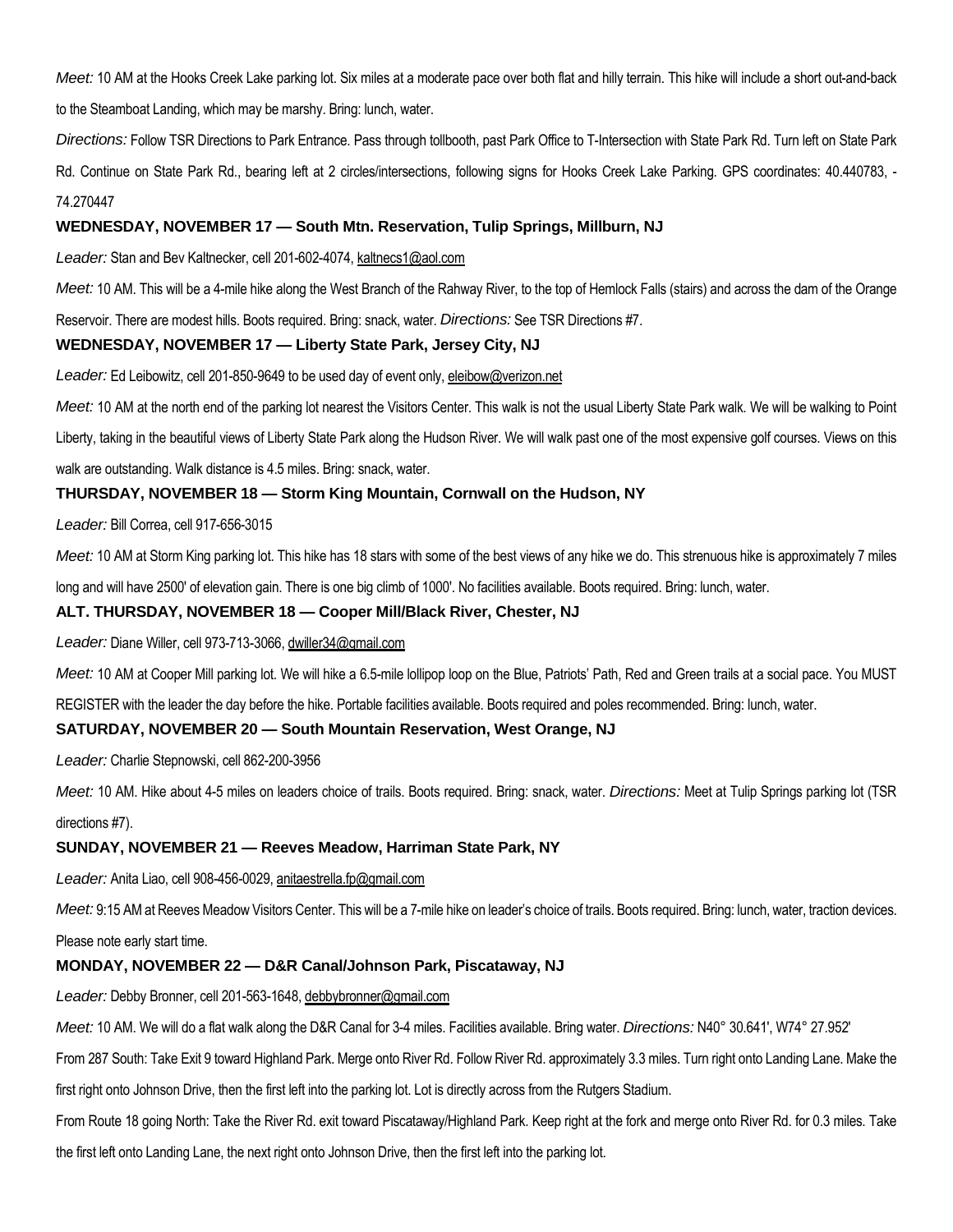# **TUESDAY, NOVEMBER 23 — Reeves Meadow, Harriman State Park, NY**

*Leader:* Louis Thompson, cell 732-239-1012, ltpt1@yahoo.com

*Meet:* 10 AM at the Reeves Meadow Visitor Center. The hike will be a moderately strenuous 6-7 miles on the Reeves Brook, Raccoon Brook, Kakiat, and

Pine Meadow trails. There will be one scramble and some steep sections. Bring lunch, and plenty of fluids. No facilities available. Boots required. Bring: lunch, water.

# **WEDNESDAY, NOVEMBER 24 — Wawayanda State Park, Hewitt, NJ**

*Leader:* Carolyn and Jim Canfield, 973-728-9774, cmjwcanfield@gmail.com

*Meet:* 10 AM at Boat Launch parking area for a 6-mile hike on various trails with a few short climbs. Boots and poles recommended. Bring: lunch, water.

# **THURSDAY, NOVEMBER 25 — HAPPY THANKSGIVING**

No event is scheduled as of this printing. Leaders wishing to post an event are encouraged to do so at least two days prior to this date. Send the listing to

#### TSRregistration@outlook.com.

#### **ALT. THURSDAY, NOVEMBER 25**

No event is scheduled as of this printing. Leaders wishing to post an event are encouraged to do so at least two days prior to this date. Send the listing to

#### TSRregistration@outlook.com.

#### **SATURDAY, NOVEMBER 27**

No event is scheduled as of this printing. Leaders wishing to post an event are encouraged to do so at least two days prior to this date. Send the listing to

#### TSRregistration@outlook.com.

# **SUNDAY, NOVEMBER 28 — Sterling Ridge South End, Hewitt, NJ**

*Leader:* Jay Dibble, 908-289-8813, cell 908-209-2936 to be used day of event only, no texts please, jaydib41090@peoplepc.com

*Meet:* 10 AM. Six miles at a moderate pace over hilly, rocky terrain. Not for beginners. Lots of ups and downs. Boots required. Bring: lunch, water.

#### **MONDAY, NOVEMBER 29 — RR-Greenway Trail, Metuchen, NJ**

*Leader:* Ken Donhauser, cell 732-616-7409 to be used day of event only, kendonhauser@gmail.com

*Meet:* 10 AM. 3-mile walk on level, paved, former RR bed. Great for beginners. Portable facilities available. Bring water. *Directions:* 701 Middlesex Ave,

3 miles west of Exit 132, Garden State Pkwy, opposite former Fulton Bank

#### **TUESDAY, NOVEMBER 30**

No event is scheduled as of this printing. Leaders wishing to post an event are encouraged to do so at least two days prior to this date. Send the listing to

#### TSRregistration@outlook.com.

#### **WEDNESDAY, DECEMBER 1 — Chimney Rock Park, Martinsville, NJ**

*Leader:* Lynda Goldschein, 908-757-7058, cell 908-347-5012 to be used day of event only

*Meet:* 10 AM at back of large parking lot. Total distance is 4.5 miles and includes part of Washington Valley Park with an out at 3 miles. Facilities available.

Boots required and poles recommended. Bring: snack, water.

#### **THURSDAY, DECEMBER 2 — Kakiat County Park, Montebello, NY**

#### *Leader:* Dianne Jones, cell 973-224-3967, diannejones428@gmail.com

*Meet:* 10 AM. We will begin on the Kakiat (white), to the SBM (yellow), left on Conklin's Crossing (white), to Pine Meadow Lake. Return on the Poached

Egg, the Raccoon Brook, back to the Kakiat, and out to the cars. This moderately strenuous hike should be about 8 miles long with more than 1400' elevation

gain. Portable facilities available. Boots required. Bring: lunch, water, traction devices.

*Directions:* From Suffern New York, take Rt. 202 East approximately 3.4 miles to the park entrance on the left. Park entrance is across from the Viola

Elementary School located at 557 Route 202, Montebello, NY.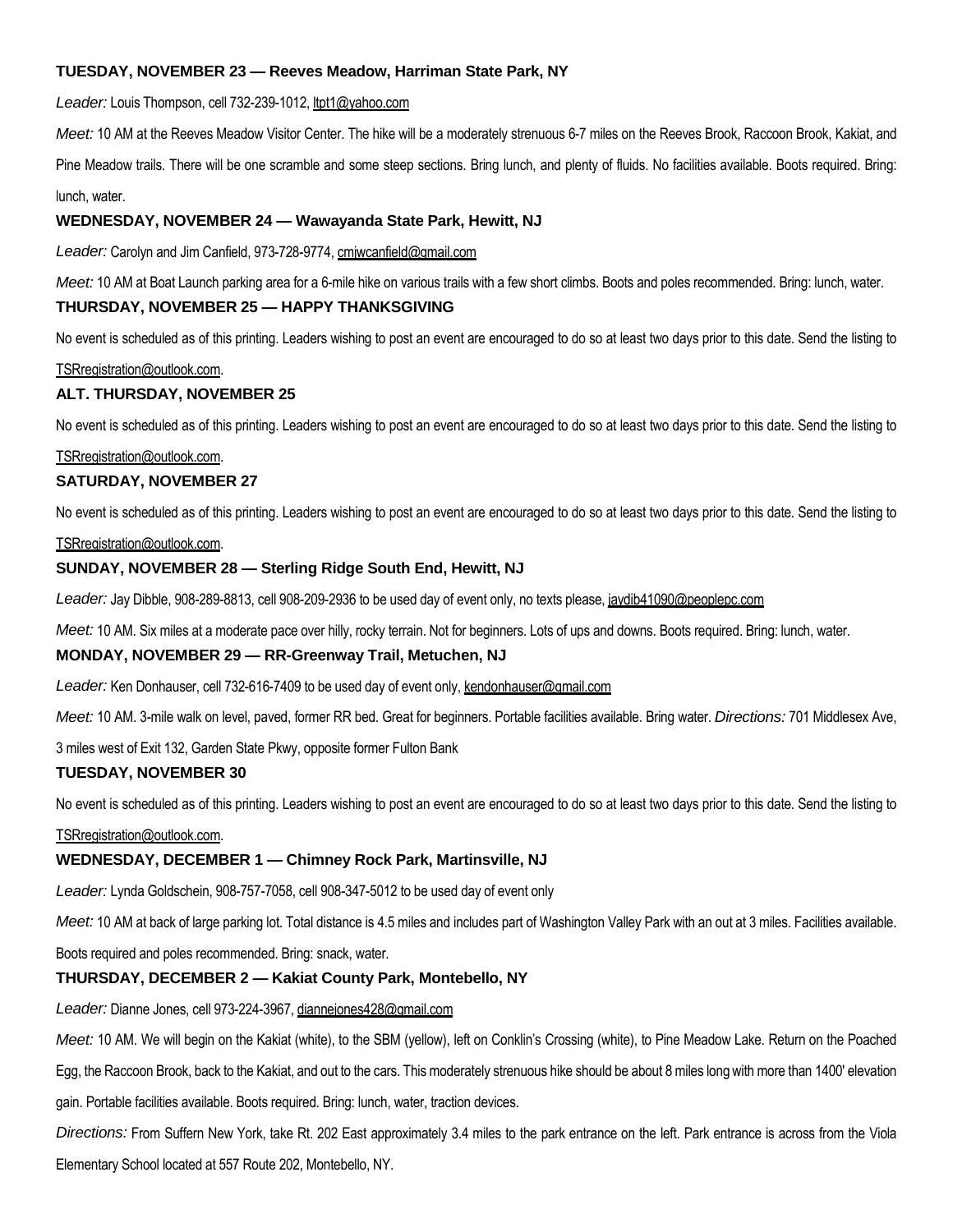# **ALT. THURSDAY, DECEMBER 2 — Wildcat Ridge, Rockaway, NJ**

*Leader:* Paul Augustyniak, cell 973-219-4807, paugust586@aol.com

*Meet:* 10 AM in the Four Birds South lot. Coordinates: N40° 56.68', W74° 29.58'. See TSR directions for Farny Area #1. We will hike 6.5 miles to Wildcat Ridge and Beaver Pond on various trails at a moderate pace. Not for beginners, 945' elevation gain. A few hundred feet from the start, we'll make a short stop to check out the Bat Cave. Lunch stop at Hawkwatch Wildcat Ridge. On the way back, we'll make a brief stop at the defunct St. Patrick's Cemetery, the site of an old mining town abandoned in the late 1800s. Steady rain cancels. No facilities available. Boots required. Bring: lunch, water.

#### **SATURDAY, DECEMBER 4 — Holiday Party, Hike and Business Meeting**

Contacts: Ellie King, 908-233-8411 and Terry Kulmane, terrykayhiker@yahoo.com

Where: The Masker's Barn in Watchung Reservation, part of the Deserted Village complex.

Address for GPS *Directions:* 13 Cataract Hollow Road, Berkley Heights

Alternate address: 2 Cataract Hollow Road (the store/church bldg)

Two hikes will be offered that morning. After the hike, drive back to the Deserted Village for a short walk back to Masker's Barn for the Holiday Party and

Business meeting.

Hike #1 *Leader:* Lynda Goldschein

*Meet:* 9:30 AM at Seeley's Pond parking lot. Hike 5.2 miles with one long uphill, the rest small ups and downs. One, possibly two water crossings. Portable facilities available. Boots required and poles recommended. Bring water.

Hike #2 *Leader:* Gordon Thomas

*Meet:*10 AM at Trailside Nature Center, parking lot A. A 6-mile hike at a moderate pace.

Boots, water, traction devices and snack recommended.

#### **SUNDAY, DECEMBER 5 — Ramapo Valley County Reservation, Mahwah, NJ**

*Leader:* Sheree Bennett, cell 973-932-9466 to be used day of event only

Meet: 9:30 AM at the Ramapo Valley County Reservation parking lot off Rt. 202. This will be a 6-mile moderately strenuous hike on leader's choice of trails

with two steep ascents. Facilities available. Boots required. Bring: lunch, water, traction devices. Please note early start time.

#### **MONDAY, DECEMBER 6 — South Mountain Reservation and Reservoir, Millburn, NJ**

*Leader:* Fred Bennett, cell 973-204-0253, starben62@yahoo.com

*Meet:* 10 AM. We will walk on trails and on the paved path around the former reservoir. The walk should take about 1.5 hours. There are bathrooms at the

reservoir entrance which is not at our starting location. Bring: snack, water. *Directions:* See TSR directions #7.

#### **TUESDAY, DECEMBER 7 — Sterling Forest, Tuxedo, NY**

*Leader:* Stuart Falls, cell 347-623-3953

*Meet:* 10 AM at the Doris Duke Trailhead. This is a moderate 6.25-mile hike in a rarely visited part of Sterling Forest. The lollipop hike starts counter-

clockwise on the Doris Duke trail (Yellow), makes a right on the Blue/Yellow, then a left on Blue only to the AT and onward to Mombasha High Point for lunch.

We will retrace our steps and complete the circle on Doris Duke. No facilities available. Boots required. Bring: lunch, water, traction devices.

#### **WEDNESDAY, DECEMBER 8 — Duke Farms, Hillsborough, NJ**

*Leader:* Lynn Tucholke, cell 908-938-8645 to be used day of event only, lynnt2@mac.com

*Meet:* 10 AM in front of the Duke Farms Visitors Center. This is a 5-mile moderately paced walk over paved, gravel, grass and wood-chip trails. Facilities

available. Bring: snack, water, bug spray, sunscreen.

**THURSDAY, DECEMBER 9 — Ladentown, Harriman State Park, NY**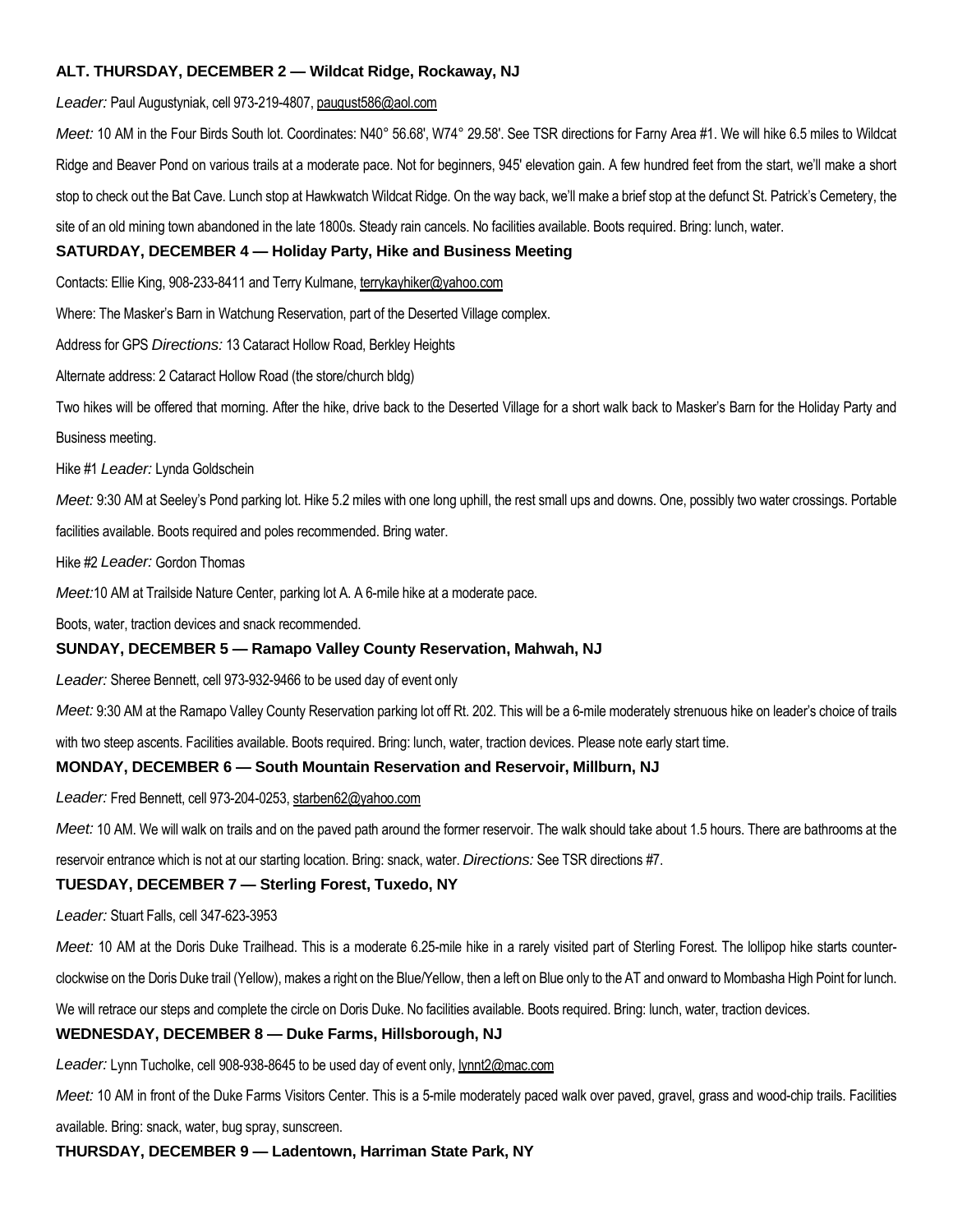#### *Leader:* Stuart Falls, cell 347-623-3953

*Meet:* 9:30 AM at Diltz Rd. parking. This will be a steady paced 8-mile moderately strenuous hike. Hike will go on TMI path, then up Iron Mountain around Second Reservoir for lunch at shelter. Return via SBM and Mini Swamp trail. Total of about 1700' elevation gain. Boots required. Bring: lunch, water, traction devices. Please note early start time.

*Directions:* Take Exit 13 off the Palisades Parkway, right turn on Route 202 to Ladentown Rd., make a right on Mountain Rd., then left on Diltz Rd. Park in

#### the gravel lot on the right.

# **ALT. THURSDAY, DECEMBER 9 — Jonathan Woods, Denville, NJ**

*Leader:* Diane Willer, cell 973-713-3066, dwiller34@gmail.com

*Meet:* 10 AM. We will hike 5-6 miles on various trails at a social pace. You MUST PRE-REGISTER with the leader by the day before the event. No facilities

available. Boots required. Bring: lunch, water.

# **SATURDAY, DECEMBER 11 — Silas Condict Park, Kinnelon, NJ**

*Leader:* David Sutter, cell 973-568-2721 to be used day of event only, dsuttr@gmail.com

*Meet:* 10 AM at the upper parking lot. Moderate 4.5-mile hike, bypassing ledges utilizing new yellow trail. Bring: snack, water.

#### **SUNDAY, DECEMBER 12 — Lake Tiorati, Harriman State Park, NY**

*Leader:* Bijoy Mechery, cell 908-487-8482, bmechery@msn.com

*Meet:* 9:30 AM at Lake Tiorati parking area. This 7-mile hike on leader's choice of trails is for experienced hikers with a craving for exploring the unknown

gems. The hike will include a visit to Paradise Rock and Bradley Mine on old trails. Boots required and poles recommended. Bring: lunch, water, traction

devices. Please note early start time.

#### **MONDAY, DECEMBER 13 — Lewis Morris Park, Morristown, NJ**

*Leader:* Stan and Bev Kaltnecker, cell 201-602-4074, kaltnecs1@aol.com

*Meet:* 10 AM at the Sunrise Lake Area lot. The walk will be on Patriots' Path along the Whippany River and up to Dismal Brook. Bring water.

#### **TUESDAY, DECEMBER 14 — Duke Farms, Hillsborough, NJ**

*Leader:* Lynn Tucholke, cell 908-938-8645 to be used day of event only, lynnt2@mac.com

*Meet:* 10 AM. This is a moderate 6-mile plus hike over paved, gravel, grass and wood-chip trails. Facilities available. Bring: lunch, water.

#### **WEDNESDAY, DECEMBER 15 — Wawayanda State Park, Hewitt, NJ**

*Leader:* Carolyn and Jim Canfield, 973-728-9774, cmjwcanfield@gmail.com

*Meet:* 10 AM at Wawayanda State Park Office for a 5-mile hike on a variety of trails and woods roads. Bring: lunch, water.

#### **THURSDAY, DECEMBER 16 — Lake Skannatati, Harriman State Park, NY**

*Leader:* Stuart Falls, cell 347-623-3953

*Meet:* 10 AM at Lake Skannatati Parking Area. We will hike on the LP, Beech, Red Cross and ASB trails. The terrain is easy with few climbs, but the pace

will be brisk, which can be strenuous for some. Total distance 8.5 miles. Boots required. Bring: lunch, water, traction devices.

#### **ALT. THURSDAY, DECEMBER 16 — Allamuchy Mountain State Park, Stanhope, NJ**

*Leader:* Stan and Bev Kaltnecker, cell 201-602-4074, kaltnecs1@aol.com

*Meet:* 10 AM at the North Allamuchy lot. The hike will be about 5.5 miles on the Sussex Branch and side trails for about 3-3.5 hours. We will lunch at

Cranberry Lake. No facilities available. Boots required. Bring: lunch, water.

#### **SATURDAY, DECEMBER 18 — Tourne Park, Denville, NJ**

*Leader:* Charlie Stepnowski, cell 862-200-3956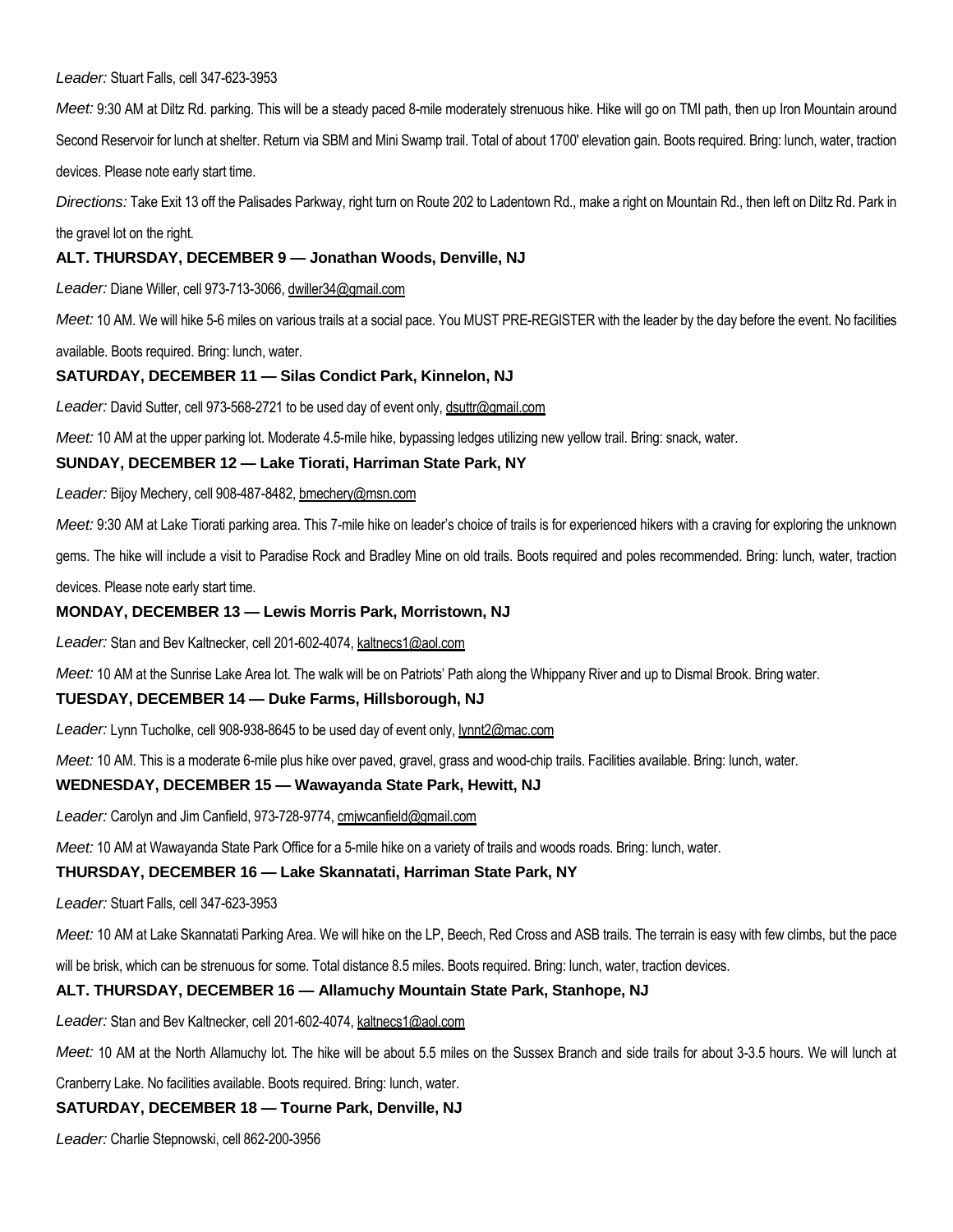*Meet:* 10 AM. Hike about 5 miles on leaders choice of trails. Boots required. Bring: snack, water.

*Directions:* After entering West entrance go past maintenance shed to meet in the last parking lot on the left.

# **SUNDAY, DECEMBER 19 — Eagle Rock Reservation, West Orange, NJ**

*Leader:* Brooke Tippens, cell 973-902-5650, brooketippens@gmail.com

*Meet:* 10 AM. 4.5-mile hike through the Reservation. Good for beginners. Time for views and photo taking. Portable facilities available. Boots required.

Bring: snack, water, traction devices.

#### **MONDAY, DECEMBER 20 — Johnson Park, Piscataway, NJ**

Leader: Ken Donhauser, cell 732-616-7409 to be used day of event only, kendonhauser@gmail.com

*Meet:* 10 AM in Johnson Park, opposite Rutgers Football Stadium on River Road. 3-mile walk on Canal Trail by Landing Lane Bridge. Portable facilities available. Bring water.

*Directions:* Take Exit 9 off I-287. Follow River Rd. toward Highland Park (2 miles). After Johnson Dr., the park begins on your right and runs parallel to

#### River Road.

# **TUESDAY, DECEMBER 21 — Pyramid Mt, Montville, NJ**

*Leader:* Dianne Jones, cell 973-224-3967, diannejones428@gmail.com

*Meet:* 9:30 AM at Pyramid Mountain Visitor Center. This is a 5- to 6-mile moderate hike that will generally trace the perimeter of the park (new Blue to

Orange, passing the Reservoir) before cutting back into the park for a steep climb, coming out via the Blue. Early out 4-mile option available. Portable facilities

available. Boots required. Bring: lunch, snack. Please note early start time.

#### **WEDNESDAY, DECEMBER 22**

No event is scheduled as of this printing. Leaders wishing to post an event are encouraged to do so at least two days prior to this date. Send the listing to

#### TSRregistration@outlook.com.

#### **THURSDAY, DECEMBER 23**

No event is scheduled as of this printing. Leaders wishing to post an event are encouraged to do so at least two days prior to this date. Send the listing to

#### TSRregistration@outlook.com.

#### **ALT. THURSDAY, DECEMBER 23**

No event is scheduled as of this printing. Leaders wishing to post an event are encouraged to do so at least two days prior to this date. Send the listing to

#### TSRregistration@outlook.com.

#### **SATURDAY, DECEMBER 25 — MERRY CHRISTMAS**

No event is scheduled as of this printing. Leaders wishing to post an event are encouraged to do so at least two days prior to this date. Send the listing to

#### TSRregistration@outlook.com.

#### **SUNDAY, DECEMBER 26 — Norvin Green State Forest, Ringwood, NJ**

*Leader:* Anita Liao, cell 908-456-0029, anitaestrella.fp@gmail.com

Meet: 9:15 AM at the New Weis Center. This will be a strenuous 7-mile hike on leader's choice of trails. Note: cell phone service is very poor at trailhead.

Boots required. Bring: lunch, water, traction devices. Please note early start time.

#### **MONDAY, DECEMBER 27 — Cheesequake State Park, Matawan, NJ**

*Leader:* Arlene Fineman, cell 908-403-6554, arlenefineman@gmail.com

*Meet:* 10 AM outside of Park Office, no entrance fee off-season. This will be a 3.4-mile loop, 1.5-hour hike on the Yellow, then Blue trail with some level

terrain, some ups and downs and boardwalks. Facilities available. Boots required and poles recommended. Bring: snack, water, traction devices.

# **TUESDAY, DECEMBER 28**